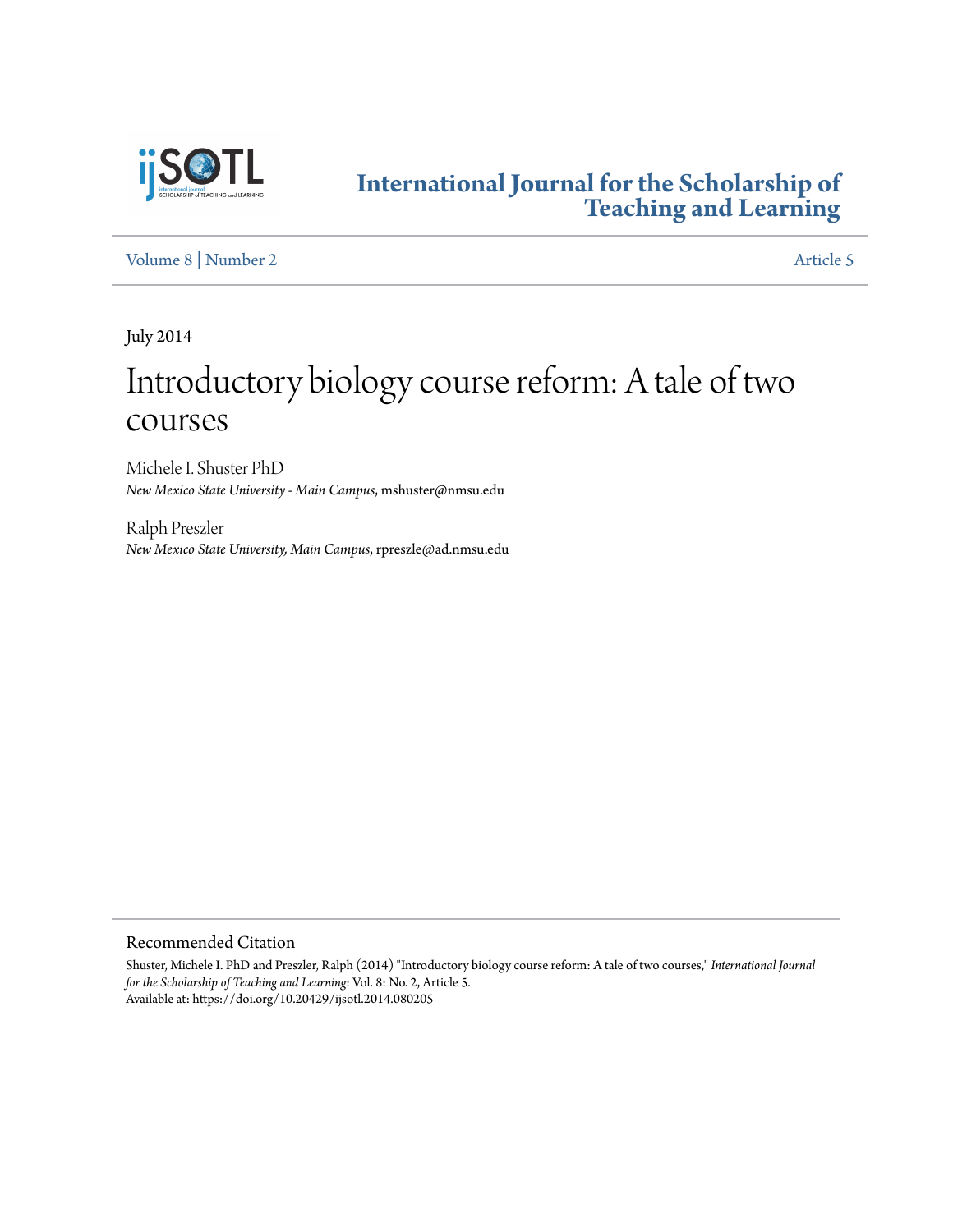# Introductory biology course reform: A tale of two courses

#### **Abstract**

Over the past eight years we have undertaken iterative cycles of course reform in two introductory biology courses: Biology 111 and Biology 211. Our revisions of these formerly "traditional" lecture courses have included in-class case studies with and without peer facilitators and peer-facilitated small-group workshops.

Based on analyses of overall pass rates, as well as pass rates by gender and by underrepresented minority (URM) status, we have found that there are differences in the effectiveness of alternative course models in the two courses. In Biol 111, required peer-facilitated workshops improved overall student performance, especially for URM and female students (Preszler, 2009). Here we report that similar workshops were not as successful in Biol 211, but that in-class case studies facilitated by peer instructors have improved student performance and reduced the performance gap. Clearly, what is the "best practice" for one course is not the best practice for the other.

#### **Keywords**

undergraduate, peer instructors, introductory biology, majors, course reform

#### **Creative Commons License**

**[Creative](https://creativecommons.org/licenses/by-nc-nd/4.0/)** 

 $\operatorname{F\!M\!B\!W\!O\!H\!P\!S}$ is licensed under a [Creative Commons Attribution-Noncommercial-No Derivative Works 4.0](https://creativecommons.org/licenses/by-nc-nd/4.0/) Atternution-

Noncommercial-

#### No Derivative **Cover Page Footnote**

Works We thank all of the Biol 211 BioCats and Biol 211 Graduate Teaching Assistants who made the 4.0 implementation of the revised course models possible. Tonia Lane, Anja Hansen and Claudia Trueblood License helped coordinate the hiring of BioCats over the course revision process. We would also like to acknowledge the Biol 211 instructors who have taught in the various course models throughout this process, many of whom also contributed to the development of some of the case studies. Dr. Amy Marion helped develop the original revision model. Dr. C. Brad Shuster helped prepare the digital figures. The NMSU- HHMI undergraduate science education programs, funded by the Howard Hughes Medical Institute and our College of Arts and Sciences provided financial support.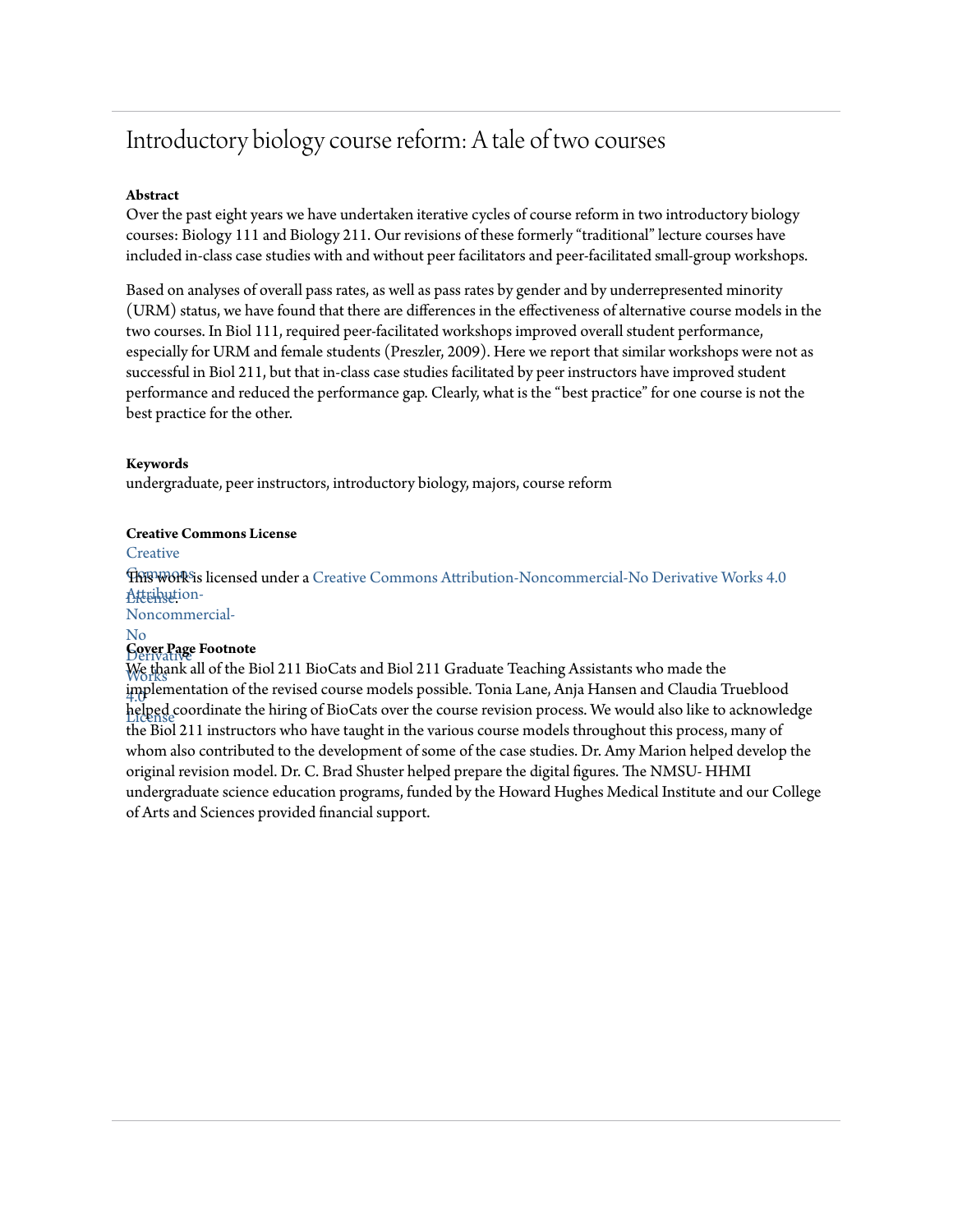# INTRODUCTION

Large-enrollment introductory biology courses continue to be challenging for both students and instructors. Many of these courses are characterized by low pass rates, and are viewed as "gateway" or "barrier" courses (PCAST, 2012). In addition to low overall student performance, there is a consistent pattern of underrepresented minorities (URMs) having lower pass rates than their non-URM peers (e.g. Born, Revelle & Pinto, 2002; Haak, HillRisLamber, Pitre & Freeman, 2011; Rath, Peterfreund, Xenos, Bayliss & Carnal, 2007; Villarejo, Barlow, Kogan, Veazey & Sweeney, 2008). This performance gap contributes to the continued underrepresentation of URMs in STEM fields, such that the population of students earning STEM degrees and STEM professionals does not mirror that of the United States (National Academies of Sciences, 2011; National Science Foundation, 2013; Nelson & Brammer, 2010). A lack of diversity in STEM graduates and STEM professionals is detrimental to creativity and continued leadership in STEM fields (Nelson & Brammer, 2010).

Our objective was to investigate the impact of iterative course-based research to guide curriculum reform. We describe several rounds of course reform (using several revised course models) carried out in an effort to improve student success and reduce the performance gap between URMs and non-URMs. If students are able to succeed in their introductory biology classes on their first attempt, they can progress in their major and reduce their time to graduation. However, it is not enough to focus simply on pass rates. It is important to ensure that students who successfully complete our introductory courses are adequately prepared for their subsequent coursework, and that their experiences in introductory courses do not turn them away from the sciences (e.g. Tanner & Allen, 2004).

New Mexico State University is the state's land grant institution, it is classified as a RU/H (Research University: high research activity) by the Carnegie Foundation, and is a Hispanicserving institution. In the fall of 2012, 47% of all students on the main campus were Hispanic, and 55% of the freshman class was Hispanic (New Mexico State University Factbook, Fall 2012). Entering freshman ACT scores for the period included in our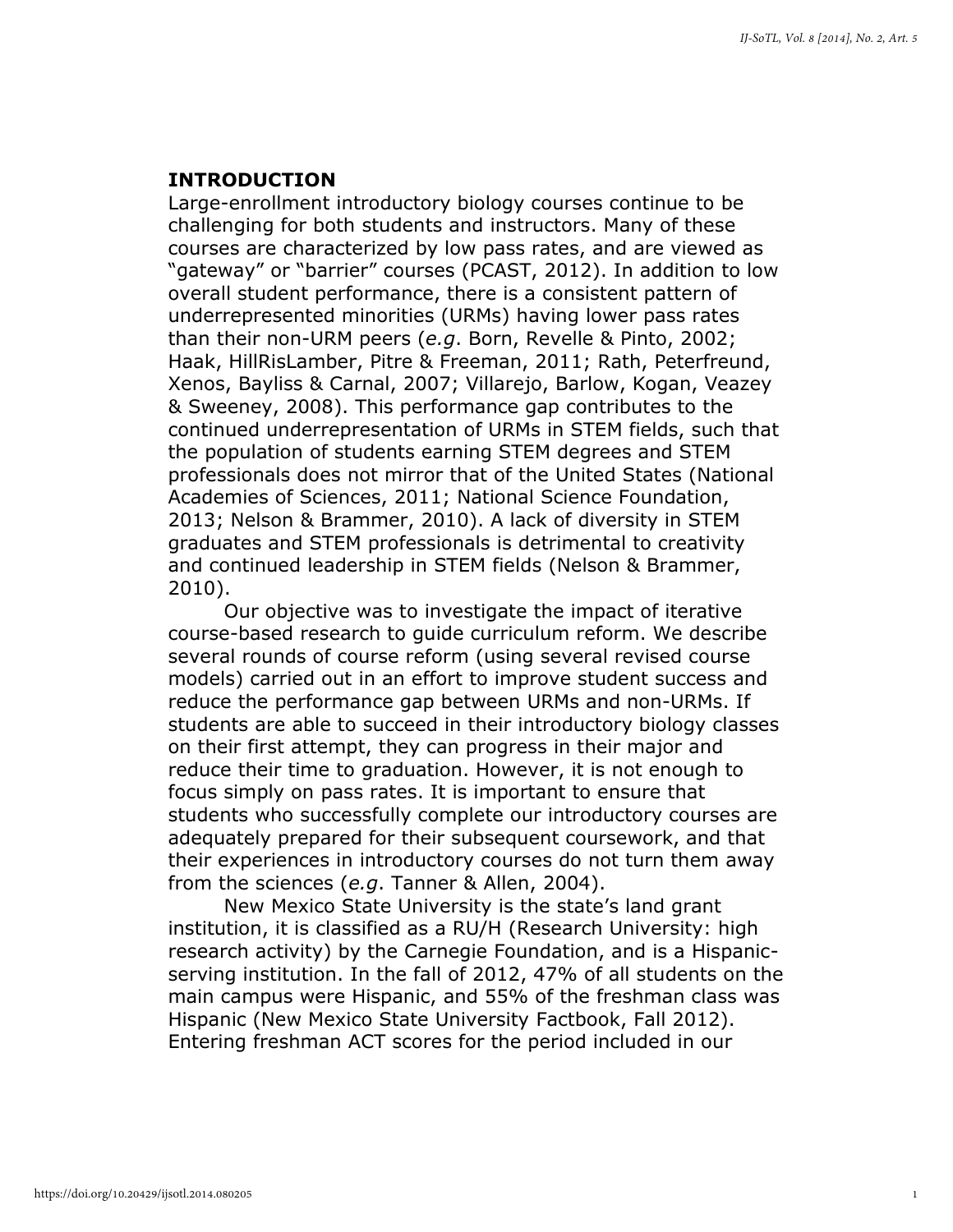study are very stable, and averaged 20.64. In an ANOVA analysis, there are no differences in entering freshmen ACT scores among the course models that we have investigated (ACT data from Fall 2004 and Fall 2013 New Mexico State University Factbooks). We have two introductory biology courses, each of which serves a variety of majors, as well as students who have not yet declared a major. Historically, these courses have had low pass rates. There was also a large disparity in pass rates between URM and non-URM students. With support from the Howard Hughes Medical Institute's (HHMI) Undergraduate Science Education Program and our College of Arts and Sciences, we have transformed each course to improve overall pass rates, and reduce the gap between URM and non-URM students. In addition to improving grades, we aimed to insure that our reforms improved student learning and student interest in science.

A variety of approaches have been described to address student success in introductory STEM courses. Some approaches rely on addressing the preparation of incoming students, providing a preparatory experiences for students prior to their enrollment in the majors introductory course. Such programs include BIOS Boot Camp, University of Washington Biology Fellows Program, and the University of California Berkeley Biology Scholars Program, among others (Buchwitz et al., 2012; Dirks & Cunningham, 2006; Matsui, Liu & Kane, 2003; Wichusen & Wichusen, 2007). The preparatory approach has been shown to improve participating students' performance in subsequent introductory biology courses. However, additional benefits can be gained by supplementing or revising introductory courses themselves.

Other approaches involve providing out-of-class learning and studying opportunities for students in the class. While there are many models for these approaches, they generally rely on peer facilitators and focus on study strategies as well as course material. As examples (and not intended as a comprehensive review), these programs include Supplemental Instruction (e.g. Rath et al., 2007), Triesman-style workshop groups (e.g. Born et al. 2002; Fullilove & Triesman, 1990), Peer-Led Team Learning (e.g. Gafney and Varma-Nelson, 2008; Hockings, DeNagelis &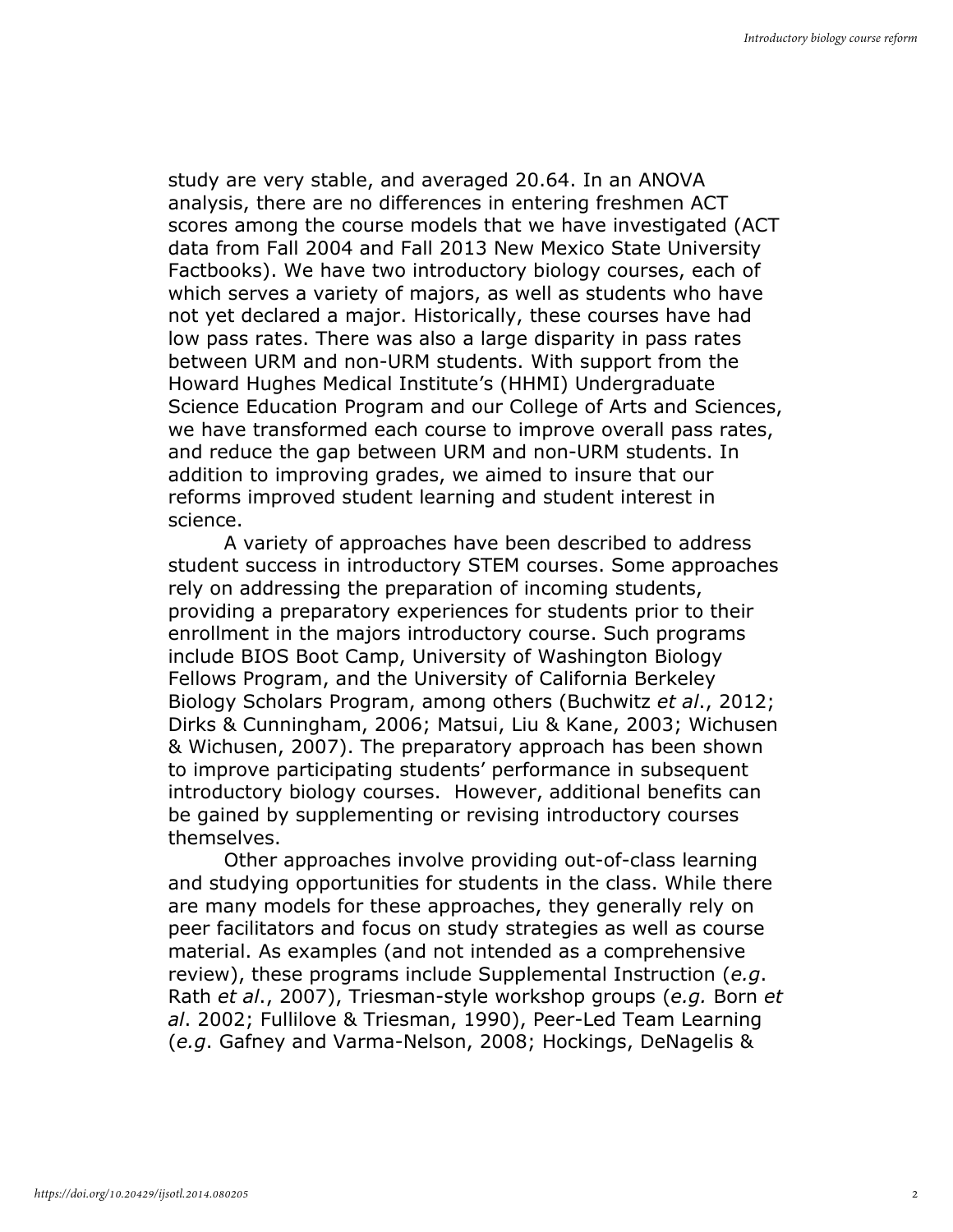Frey, 2008), and other forms of study groups (e.g. Otero, Finkelstein, McCray & Pollock, 2006; Stanger-Hall, Lang & Maas, 2010). A common feature of these models is that the out-ofclass group work occurs as a supplement to the lecture, increasing the time that students spend working on the class material. These models positively impact various student outcomes including overall pass rate and reducing the performance gap between URMs and non-URMs. However, requiring additional meetings outside of regularly scheduled class time can pose a barrier to students who may have extensive work or family commitments. These models also struggle to reach students who do not recognize the effort required to succeed in university-level science courses until they have fallen behind. Voluntary programs do not ensure that a sufficient proportion of students will experience the associated benefits.

Strategies that reach all enrolled students include models of course reform focused on the class itself, typically directed at increasing the amount of active learning and/or frequency of assessment. Among the successful approaches that we have drawn from are strategies to introduce more active and collaborative learning (e.g. Armstrong, Chang & Brickman, 2007; Handelsman et al., 2004; Knight & Wood, 2005; Tanner, 2009; Walker, Cotner, Baepler & Decker, 2008), to change the nature and frequency of assessment (e.g. Casem, 2006; Freeman et al., 2007; Freeman, Haak & Wenderoth, 2011; Williams, Aguilar-Roca, Tsai, Wong, Beaupre & O'Dowd, 2011) and to introduce case studies and other problem-based learning to the class (e.g. Allen, Duch and Groh, 1996; Gaffney, Richards, Kutusch, Ding & Beichner, 2008; Herreid, 1994).

Some in-class reforms include the use of undergraduate peer instructors. In these cases, the peer instructors facilitate required course activities that take place within the course structure and are integral members of the instructional team (e.g. Preszler, 2009; Smith, Stewart, Shields, Hayes-Klosteridis, Robinson & Yuan, 2005). Our successful course reforms have relied on undergraduate peer instructors facilitating integral course activities.

One of the courses that we have successfully transformed is Biol 111, The Natural History of Life (Preszler, 2009). This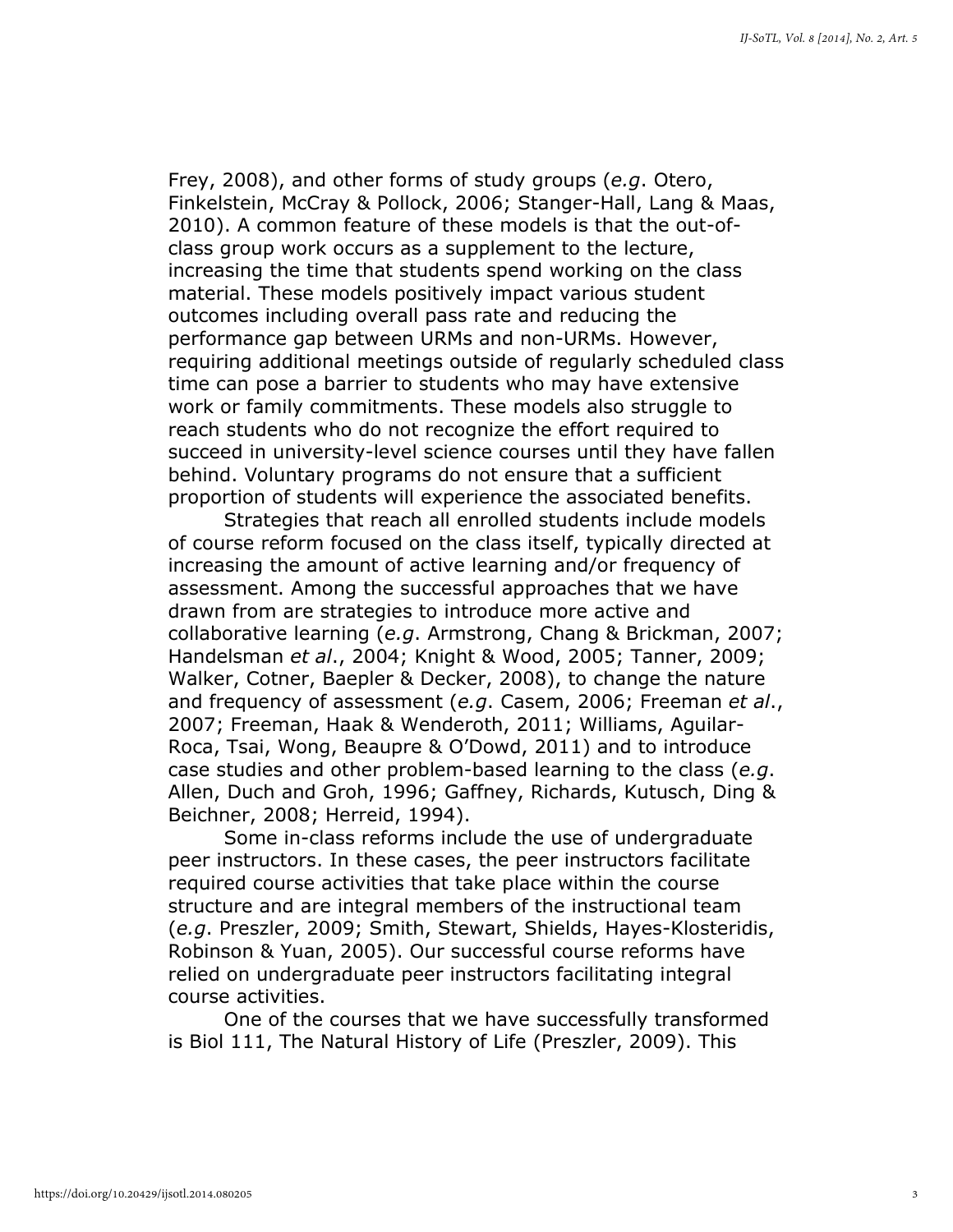course serves a variety of science and science-related majors, as well as many students (approximately 23%) who have not yet declared a major. Historically the lecture course met three times a week for 50-minute lectures. As part of our course revision, a mandatory small-group workshop replaced one of the three weekly lectures. While the workshop materials are developed by the course instructor, the workshops themselves are facilitated by undergraduate peer instructors (known as Biology Learning Catalysts, or BioCats). As described by Preszler (2009), the change in course structure was associated with positive student attitudes, as well as large increases in the proportion of A's and B's earned by students, and substantial decreases in the proportion of students earning F's or withdrawing from the course (W's). Even more importantly, while all students appeared to benefit from the course reform, URMs had significantly greater benefits than non-URMs, based on increases in final course grades in comparison to pre-reform semesters (Preszler, 2009).

The focus of this study is on the process of curriculum reform in our other introductory biology course that serves science majors and students with an academic or professional need for biology, Biol 211, Cellular and Organismal Biology. Students in this course are generally first and second year students, representing primarily (but not exclusively) prenursing, biology, biochemistry and agriculture majors. This course also had a traditionally very low pass rate (56.5% and 63.8% in two sections prior to any of the course revisions described here) and a performance gap between URMs and non-URMs.

Here we describe several rounds of course reform (revised course models) carried out in an effort to improve student success and reduce the performance gap between URMs and non-URMs in Biol 211. As described below, these course models have included the use of in-class case studies, peer-facilitated and integrated workshops (as described in Preszler, 2009), and peer-facilitated in-class case studies combined with a peerfacilitated Help Desk. After several semesters of implementation of each course model, we evaluated and made changes to the model in order to improve outcomes. Interestingly, the version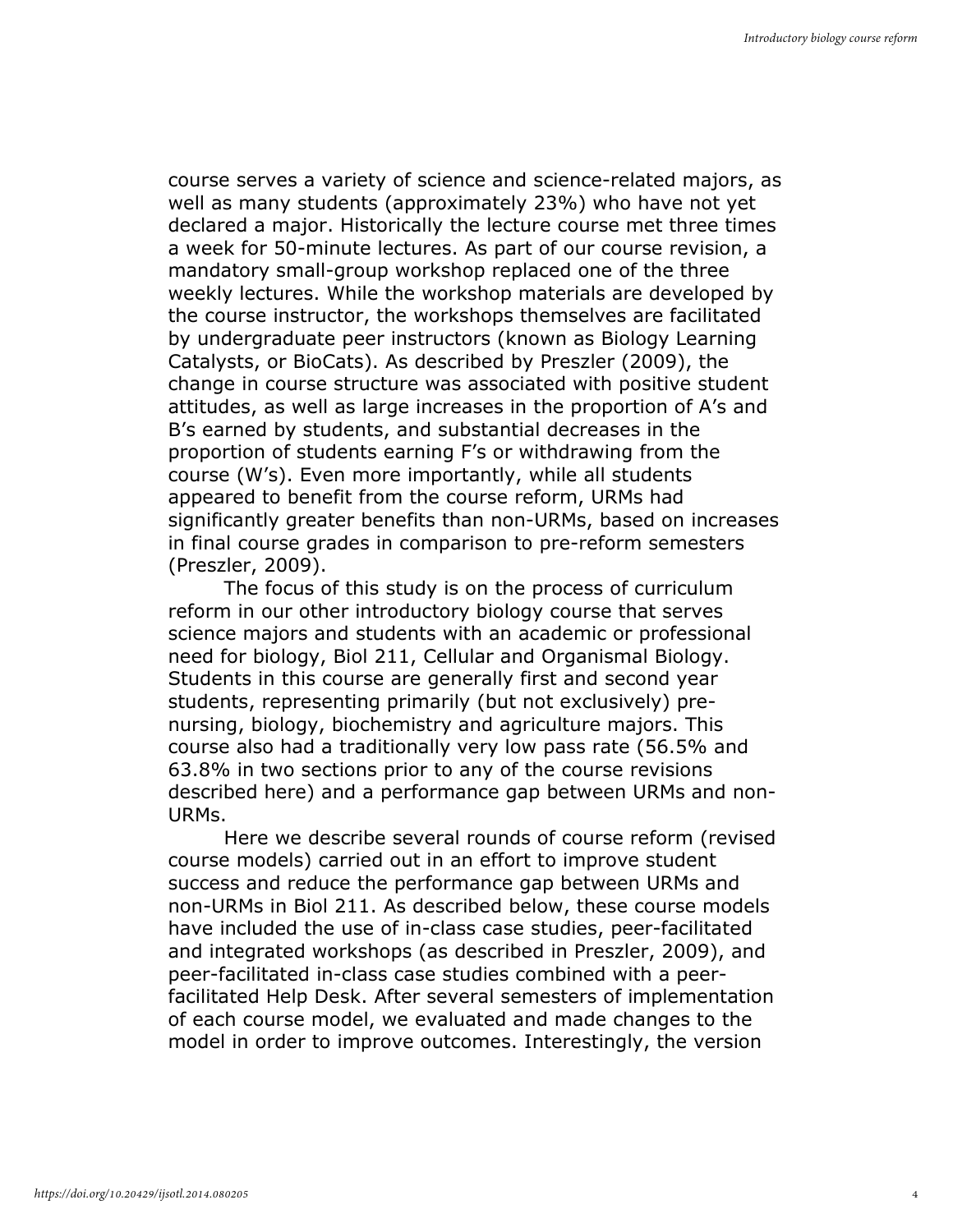of the course that worked well in Biol 111 did not achieve comparable results in Biol 211, reinforcing the importance of empirical evaluation, even when implementing "best practices" in a course.

# METHODS

Cellular and Organismal Biology (Biol 211), is the second of two introductory courses for biology majors at our institution, but the only introductory biology course taken by biochemistry and prenursing students. The lecture course is a 3-credit course, and is separate from the 1-credit Biol 211L laboratory course. Concurrent registration in the lecture and lab is not required, although the vast majority of students enrolled in the lecture do concurrently enroll in the lab. Total enrollments range between approximately 225 and 310 students per semester, and either one or two sections may be offered in each semester. Thus, section sizes range from approximately 125 to 310 students. Course topics include the scientific method, atoms, bonds and molecules, cell structure, enzyme activity, cellular respiration and photosynthesis, molecular genetics (DNA replication, transcription and translation) and some physiology. The course is taught by different instructors, who have the flexibility to spend different amounts of time on individual topics and to adjust the grading scheme for their sections. However, all instructors followed the general course models as described below during this extended course reform process, and one instructor taught 13 of the 25 sections included in this analysis (baseline through three distinct course models).

# Control (Baseline)

The control, or baseline, condition was in place from Fall 2003 through Fall 2005 (we are only considering academic year semesters and are excluding summer sessions). During this time, 9 sections were offered by 6 instructors. The 3-credit lecture course met for three 50-minute lectures per week. These were largely traditional lectures, with some activities such as think-pair-share or small group discussion. Beginning in the Fall 2005 semester, clickers were introduced into some sections, adding an element of active learning that was intended to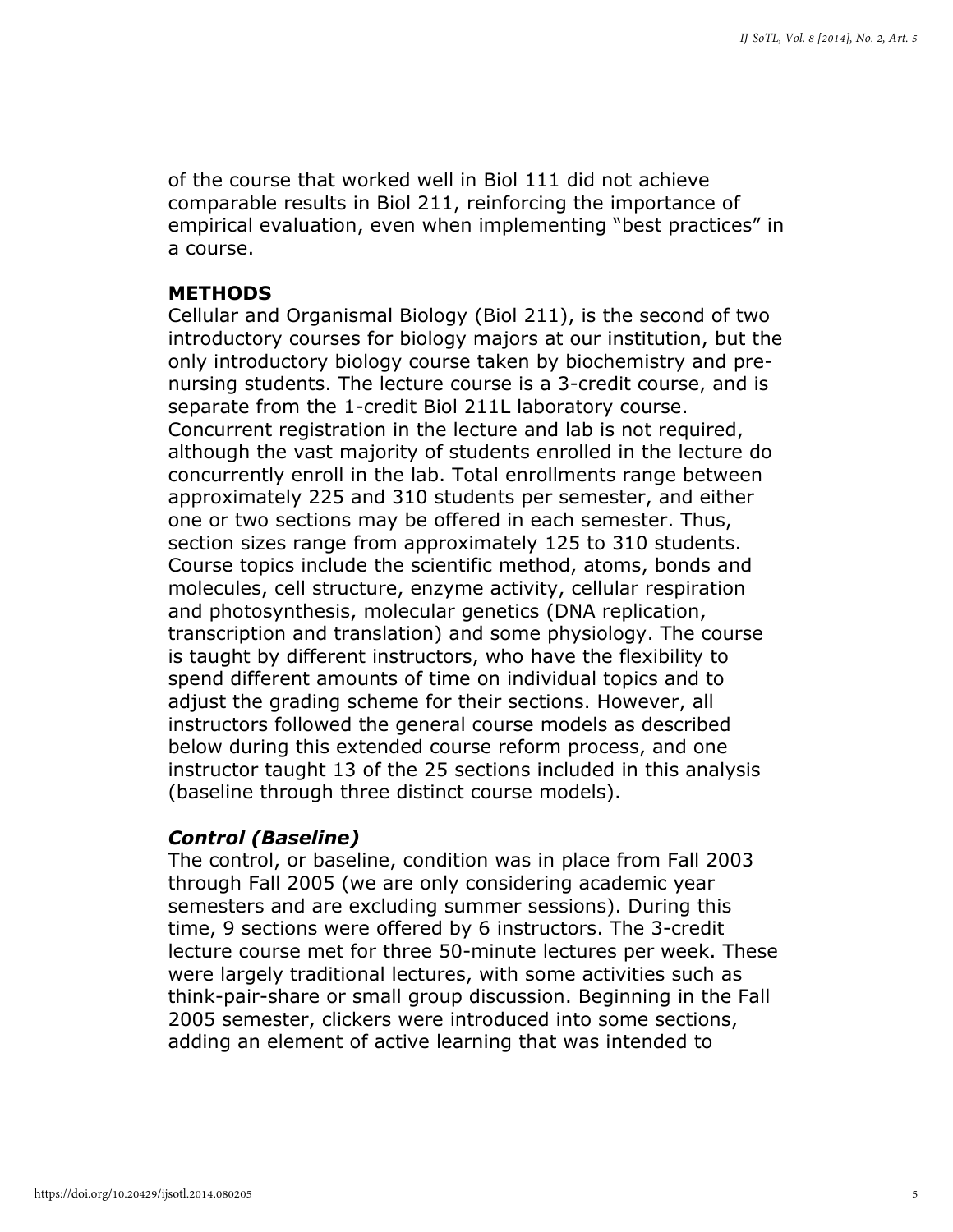engage all students, through a small percent of the final grade being earned by scored clicker responses (see Preszler, Dawe, Shuster & Shuster, 2007).

# Lecture Cases (LC)

In Spring 2006, in-class case studies were introduced into the lecture. Eight class meetings (one meeting approximately every two weeks) were devoted to working through a case study. In order to ensure that students were accountable for the case studies, case study work product (e.g. an in-class assignment or worksheet) accounted for between 30 and 35% of students' grades in this model, and exams included specific questions related to the case studies. The case studies were intended to reinforce the lecture content as well allow students to apply lecture content to novel, interesting and relevant scenarios. Some of the case studies were adapted from published case studies at the National Center for Case Study Teaching in Science (http://sciencecases.lib.buffalo.edu/cs/), and some were written by the instructor. Students were required to complete some form of preparation for the case studies. Typically this was a reading (from the textbook or a website) accompanied by reading questions to be completed before the in-class case study. Some of the questions were more specific to the case, and were essential to work through the case (e.g. cancer statistics or nutrition information from specific foods).

The instructor acted as a facilitator during each case study, ensuring that students kept on task and on time. A graduate student teaching assistant also helped facilitate the case study sessions, by circulating through the lecture room with the instructor and helping student groups that had questions. Both the instructor and teaching assistant were careful not to provide direct answers during these sessions, but did provide scaffolds to help students break their questions down into more manageable (and answerable) questions.

 In addition to the case studies, clickers continued to be a component of the LC model and grading scheme, accounting for 15% of the final grade.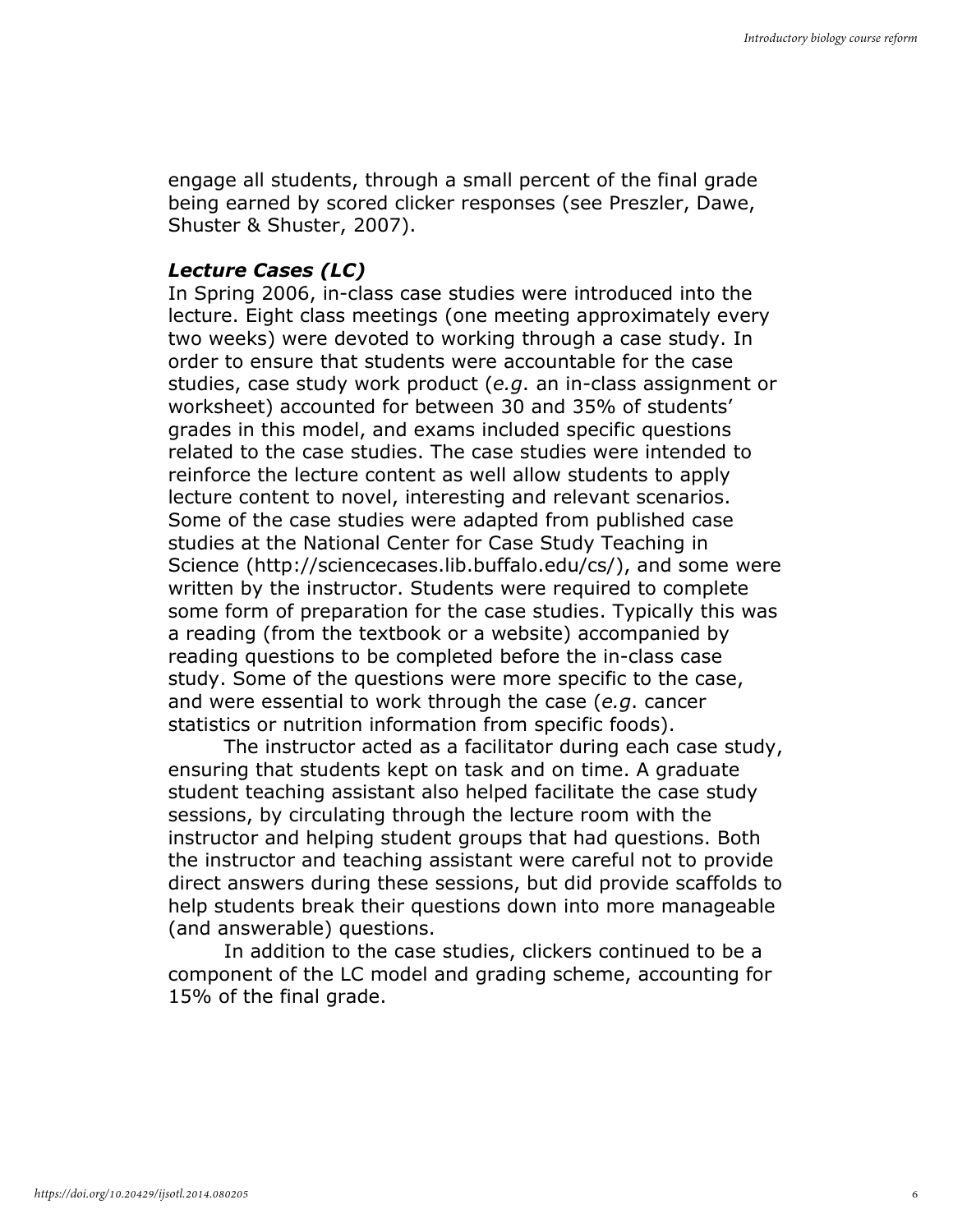# Workshops (WRK)

We decided to capitalize on the success of the case study approach by having students work in small-group, peerfacilitated workshops (see Preszler, 2009 for a complete description of the our workshop and peer instructor model). In this model, students met in the large lecture for two 50-minute meetings per week. Instead of a third lecture meeting, each student registered for and attended a mandatory 65-minute workshop. Each workshop enrolled up to 24 students and was facilitated by a BioCat (undergraduate peer instructor), who also attended every lecture in the course. The workshop activities were very similar to the in-class case studies in design and intent. However, the workshop format and length allowed for more student interactions. Each student group had a large whiteboard, allowing them to present their work to other groups. The instructors prepared all the workshop materials, and spent approximately one hour per week training the BioCats on the upcoming workshop. The BioCats suggested modifications during each training session and provided feedback on the previous week's workshop. The BioCats also graded the students' workshop assignments.

The workshops contributed to between approximately 20% and 30% of the course grade, depending on the semester. The workshop model also included interactive lectures with clickers and a variety of forms of in-class student talk (Tanner, 2009). The workshop model was implemented for four semesters.

# Lecture Cases with BioCats (LCBC)

Due to disappointing outcomes with the WRK model (see results below), we decided to revise the course. It was clear that the LC model had been more successful than the WRK model in Biol 211. We thus decided to build on the prior experience, enhancing it with the addition of BioCats.

In the current LCBC model, there are two 75-minute lectures each week. The lectures are interactive, with clicker questions (students are encouraged to discuss the questions with their neighbors), think-pair-shares and student-generated questions. Approximately once every two weeks, one of the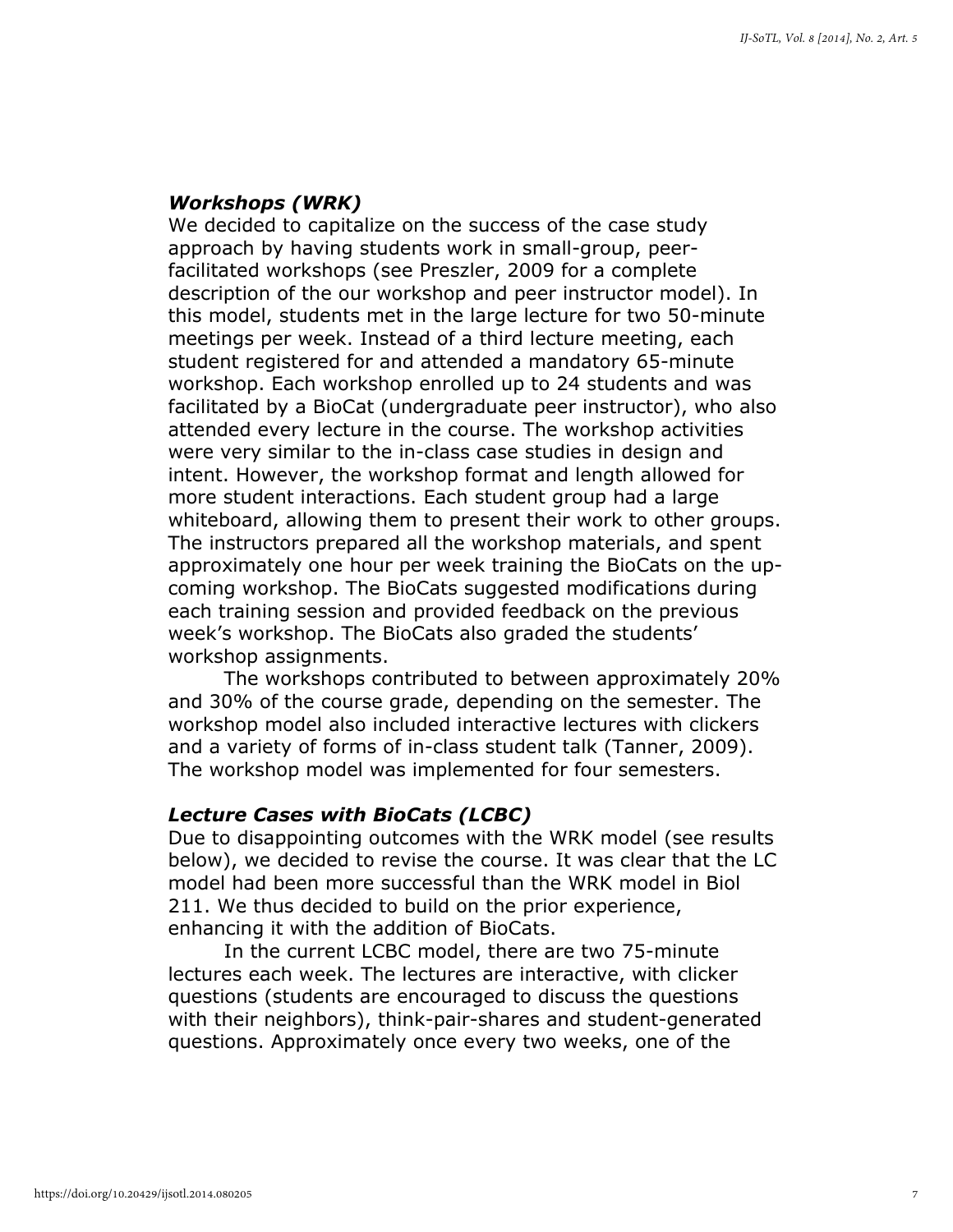lecture sessions is devoted to an in-class case study, facilitated by the Instructor and the BioCats (eight in a single large section, or four BioCats in each of two smaller sections). As in the WRK model, the BioCats attend every lecture, and grade student case study assignments. As in the LC model, students complete a preparatory assignment before each in-class case study. A series of clicker questions based on the prep assignment is used in an effort to ensure student accountability for the prep assignment.

One feature of the LCBC model that extends the impact of BioCats is a Bio Help Desk. Each BioCat schedules three hours of Bio Help desk each week, resulting in approximately 24 hours of Biol 211 Help Desk each week. BioCats at the Help Desk are available to help students with questions about the course material. The BioCats help the students by breaking their questions down into smaller steps, asking students to draw a process on the whiteboard available at the Help Desk, and/or asking the students to explain their answers. In a recent (typical) semester, 21% of course students signed in at Help Desk at least once, and 6% of students signed in more than two times during the semester.

Table 1 summarizes each of the course models described here. We are reporting on 16 academic year semesters from Fall 2003 to Spring 2011.

| <b>Course Model</b>                  | Semesters/Instructors*                                                               | Description                                                                                                                                                              |
|--------------------------------------|--------------------------------------------------------------------------------------|--------------------------------------------------------------------------------------------------------------------------------------------------------------------------|
| Traditional                          | Fall 2003-Fall 2005                                                                  | Interactive                                                                                                                                                              |
| (CNTRL)                              | (5 semesters/9                                                                       | lectures with                                                                                                                                                            |
| $(1,180$ students)                   | sections, 6 instructors;<br>A (2 sec), B, C (3 sec),<br>D, E & F                     | clickers                                                                                                                                                                 |
| Lecture Cases (LC)<br>(432 students) | Spring and Fall 2006<br>(2 semesters/3<br>sections, 2 instructors;<br>C(2 sec.) & E) | Interactive lecture<br>with clickers; In-<br>class case studies<br>( $\sim$ 8 per semester)<br>facilitated by<br>single graduate<br>teaching assistant<br>and Instructor |

#### Table 1: Summary of the Different Course Models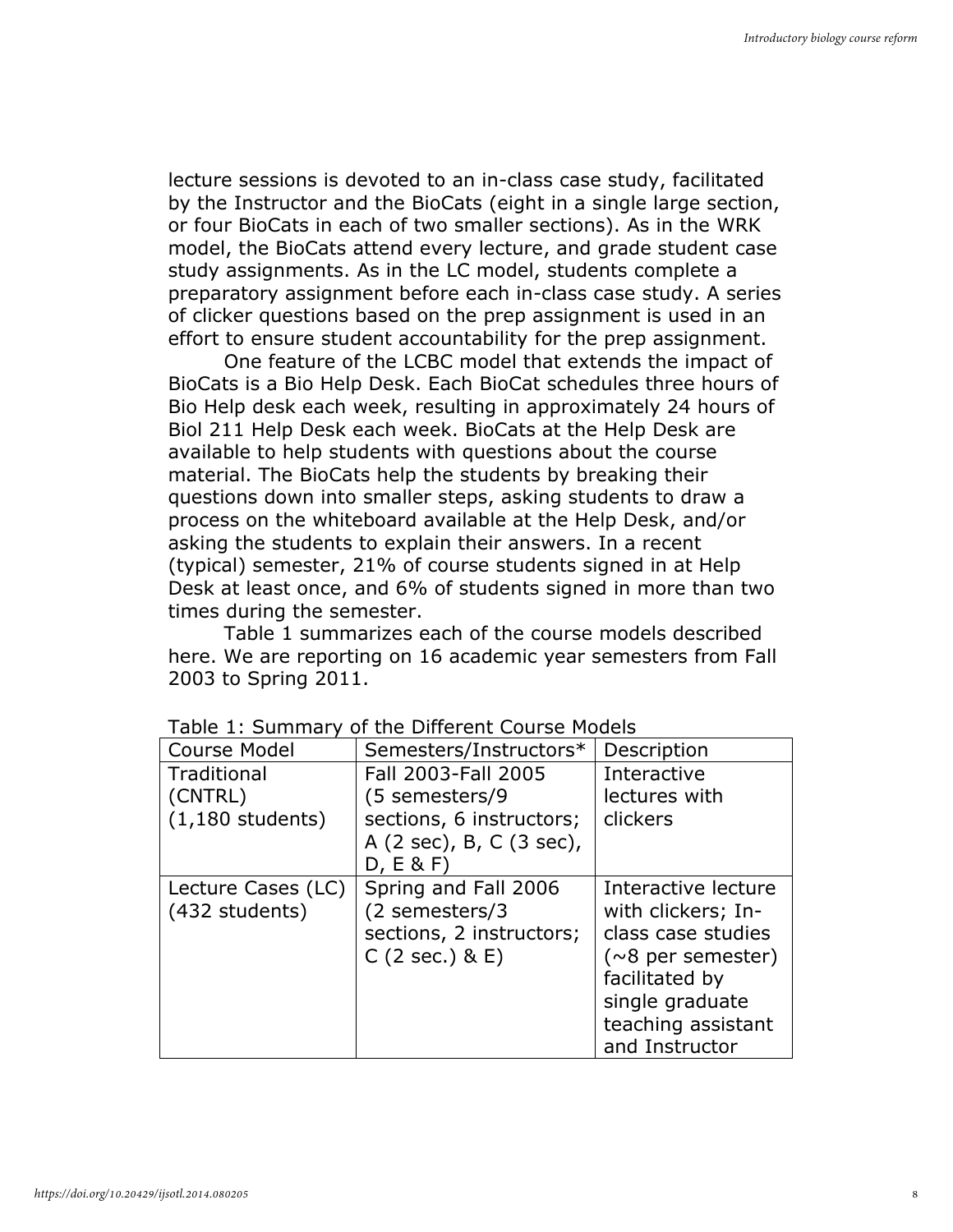| Workshops (WRK)<br>(905 students)                          | Spring 2007 - Fall 2008<br>(4 semesters/4<br>sections; 2 instructors;<br>$C(3 sec)$ & E)                                       | Two interactive 50<br>min lectures with<br>clickers, one 65-<br>minute workshop-<br>facilitated by<br><b>BioCats</b>                                                                                  |
|------------------------------------------------------------|--------------------------------------------------------------------------------------------------------------------------------|-------------------------------------------------------------------------------------------------------------------------------------------------------------------------------------------------------|
| Lecture Cases with<br>BioCats (LCBC)<br>$(1,444$ students) | Spring 2009- Spring<br>2011<br>(5 semesters/9<br>sections; 3 instructors;<br>C $(5 \text{ sec})$ , G $(3 \text{ sec})$ &<br>H) | Two 75-minute<br>lectures per week;<br>interactive plus<br>full-period in-class<br>studies every 2<br>weeks, led by<br>Instructor &<br>facilitated by<br>BioCats, BioCats<br>facilitate Help<br>Desk. |

\*Individual instructors are designated with a letter (A-H), and listed in each model. For instructors that taught more than one section in each model, the number of sections is indicated.

# Assessment Overview

In order to determine whether the course models were meeting our goals of increasing student success, we examined overall course grades in each course model across all course instructors. We additionally examined grades based on gender and ethnicity, to see if any course model was differentially impacting specific groups of students in the course. We recognize that tracking course grades can be confounded by grading schemes, particularly the proportion of points associated with exams. As discussed below, all three revised models added points associated with the main intervention (relative to control/no intervention). Among all the revised models, the percent of points associated with each feature (e.g. in-class case studies and workshops) ranged from a low of 20.5% (one WRK semester) to a high of 35% (the first LC semester), typically hovering around 30%.

We used specific questions from student evaluations of the course in order to determine student opinions of each course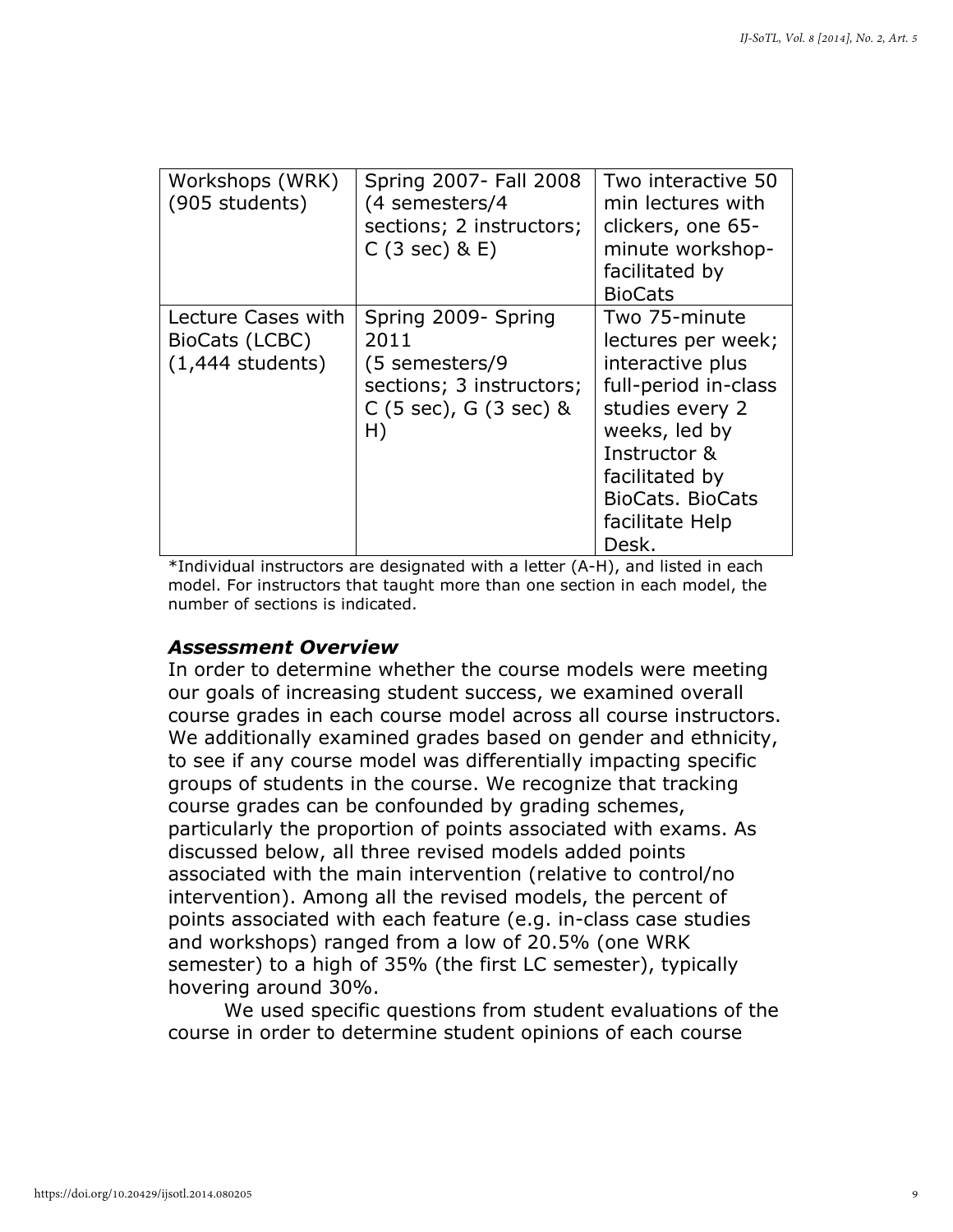model. As many factors influence student opinions and responses on student evaluations, we are only reporting the student evaluations for one instructor ("C") who taught a large number of the sections in each of the revised models (two of the LC sections, three of the WRK sections, and five of the LCBC sections).

We also monitored student performance on multiple-choice exam questions on a traditionally challenging topic (cellular respiration), to see if overall improvements in student grades were paralleled by improvements in performance on a specific course topic. Again, to reduce sources of variability in this more fine-scale analysis, we are only reporting exam performance from the same single instructor.

#### Course Grades

Relationships between course grades and course model, gender and ethnicity were evaluated using two-way and three-way contingency table analyses. In all cases, if the probability associated with the Pearson  $\chi^2$  was <0.01, we concluded that the variable(s) in question had a significant impact on student grades.

We used two-way contingency tables to look at the impact of course model on course grades- specifically, whether the distribution of grades differed in the different course models. We also used two-way contingency tables to determine whether grade distributions differed between females and males, and whether grade distributions differed between URMs and non-URMs. URMs are students who self-identified as being African-American, Latino or Native American, and non-URMs are students who have self-identified as Asian American or Caucasian. Students who chose not to identify a race or ethnicity, or who selected "other" during the institutional application process were not included in the ethnicity analysis.

The three-way contingency table analyses were used to determine the impact of the different course models on the relationship between gender and grades (did females and males respond similarly to the different course models?) and ethnicity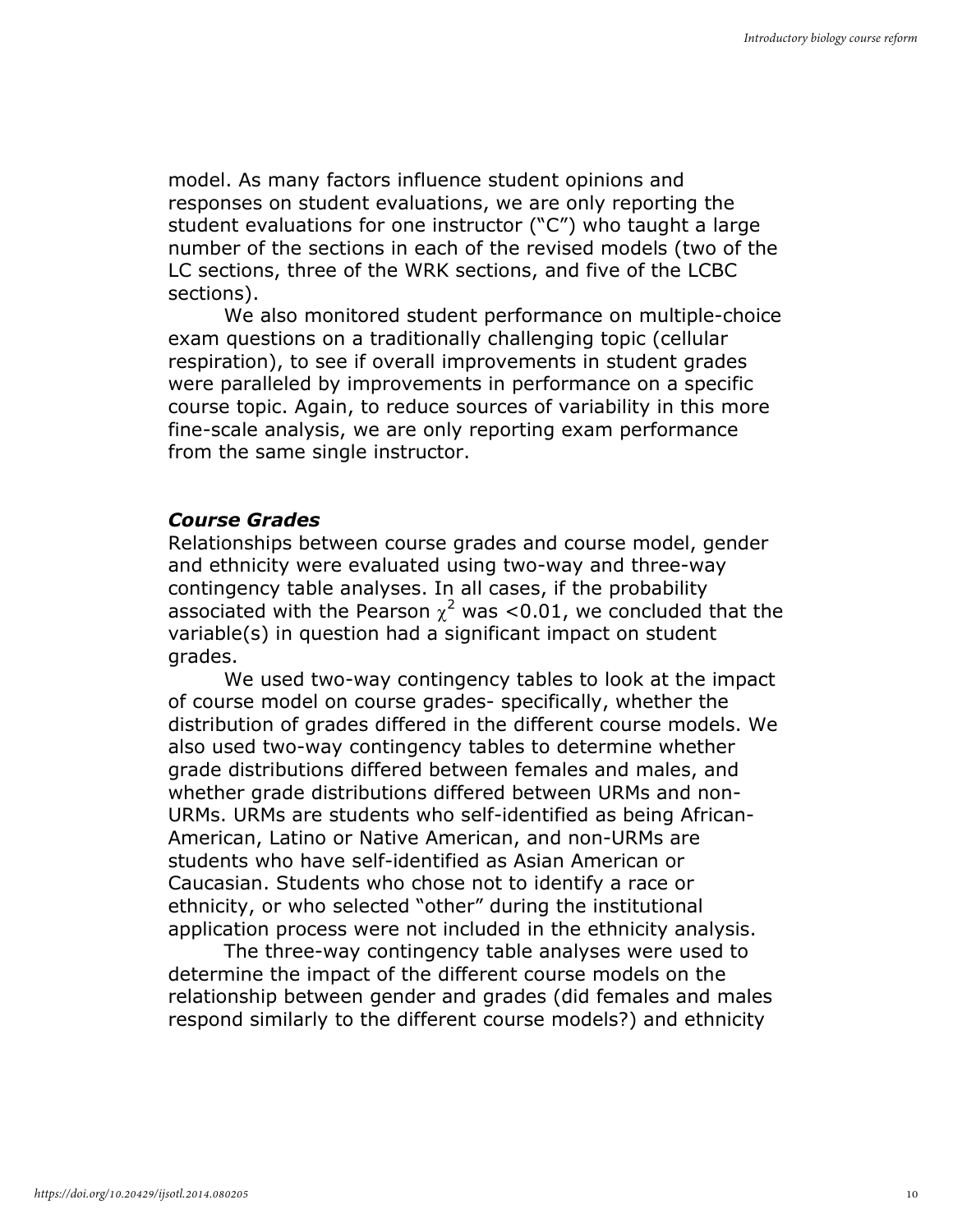and grades (did URM and non-URM students respond similarly to the different course models?).

In addition to evaluating grade distributions, we also examined percent changes in grades, relative to the control. In these cases, we first calculated the percent of students earning each letter grade in each case (e.g. the percent A's, B's, C's, D's, F's and W's earned by URMs in each course model). We then subtracted the % of each grade in the control from the % of each grade in a given model (e.g. the % of A's earned by URMs in the control was subtracted from the % of A's earned by URMs in the LC model). This difference was then expressed as a % of the value in the control. As a hypothetical example, if the % of A's earned in the control was 14%, and the % of A's earned in a particular model was 20%, the difference is 6%, which is a 42.9% improvement in A's relative to the 14% in the control.

#### Scores on cellular respiration exam questions

In order to determine if observed improvement in course grades was accompanied by an improvement in understanding of a specific topic, rather than an artifact of changing course grading schemes, midterm and final exam questions pertaining to this topic were analyzed from certain sections taught by a single instructor ("C"). Each question was evaluated for the percentage of students that answered it correctly within a class section. For some of the older semesters, either no data was available, or only partial data was available (e.g. questions from only one version of the midterm, representing only a subset of students). Table 2 shows the data available for this analysis. In addition to plotting the averages for each course model, we used an ANOVA to investigate whether there were significant differences (p value < 0.05) in cellular respiration exam question scores in the different course models.

| Semester   Course |         | # $CR$    | #        |
|-------------------|---------|-----------|----------|
|                   | Model   | Exam      | Students |
|                   |         | Questions |          |
| Sp03              | Control | 16        | 33       |
| Sn04              | Control | 1 በ       |          |

| Table 2: Cellular Respiration Exam Questions |  |
|----------------------------------------------|--|
|----------------------------------------------|--|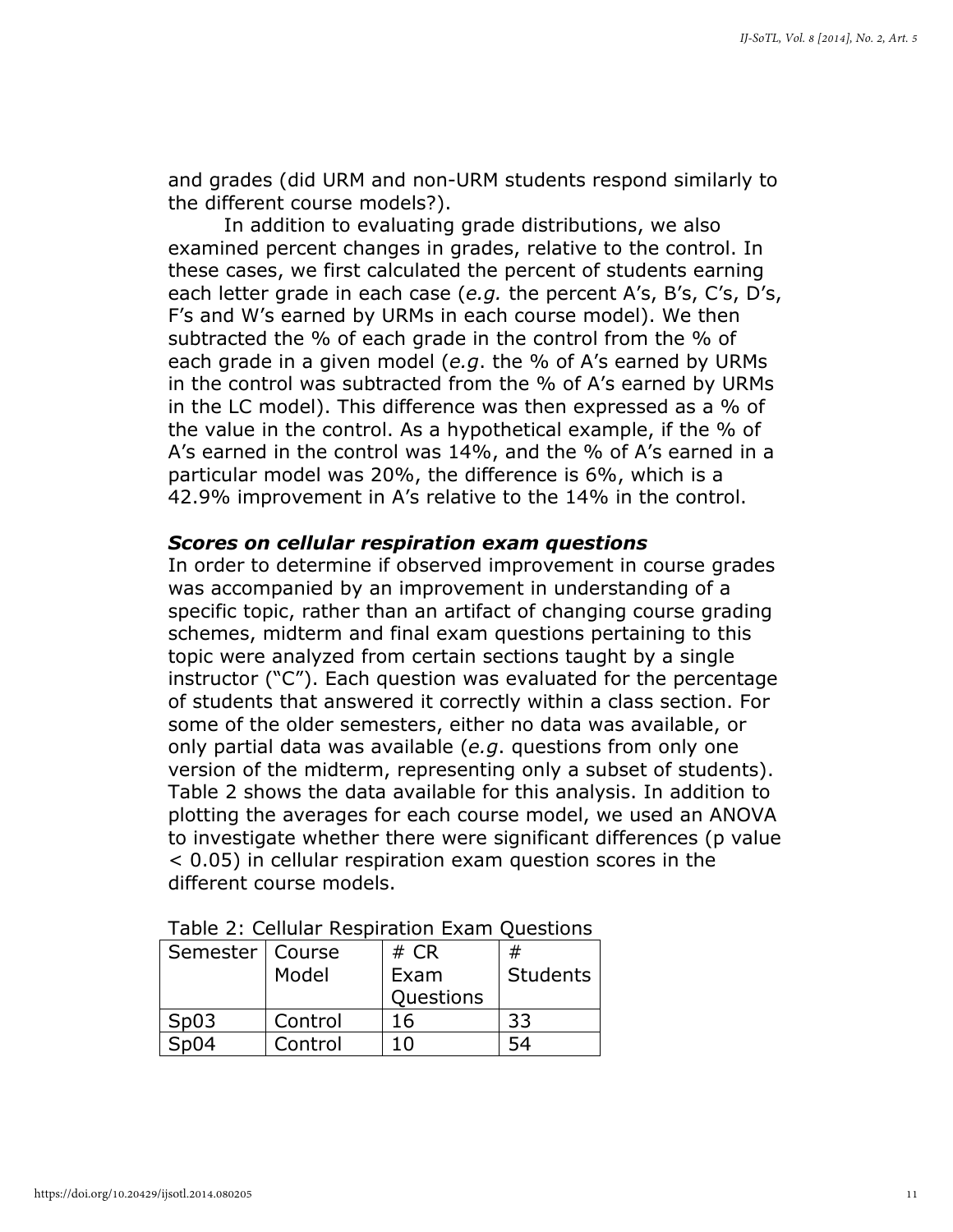| Fa04 | Control     | 10 | 27  |
|------|-------------|----|-----|
| Fa05 | Control     | 13 | 29  |
| Fa06 | LC          | 14 | 105 |
| Sp07 | <b>WRK</b>  | 16 | 188 |
| Sp09 | <b>LCBC</b> | 37 | 152 |
| Fa09 | <b>LCBC</b> | 30 | 127 |
| Sp10 | <b>LCBC</b> | 32 | 273 |

# Student Evaluations

As one instructor taught a substantial number of the sections in each revised format, we examined course evaluation data for that instructor. Focusing on a single instructor who taught in all four versions of the course allowed us to compare student evaluations of the four course models without confounding the comparisons with instructor effects. Specifically, we focused on how students responded to three questions about the course format: whether the specific format (LC, WRK, LCBC) made them more interested in the course content, whether the specific format (LC, WRK, LCBC) helped them understand the content, and whether the specific format (LC, WRK) was a positive addition to the course. Students were also asked about their current interest in biology. These questions were embedded on the anonymous end-of-semester student evaluations of the course. Students responded on a 5-point Likert scale (strongly agree, agree, neutral/no opinion, disagree and strongly disagree). The percent of students selecting each response was calculated for each section/semester. These percentages were averaged for each course model, to obtain an overall student evaluation of each course model.

This research was reviewed and approved by the institutional IRB (protocol # 354).

# RESULTS

# Grades and Course Model

The distributions of grades differed significantly between the four different course models (Pearson chi-squared p<0.001). The distributions of the percentages of each letter grade are shown in Table 3. The percent change of each letter grade relative to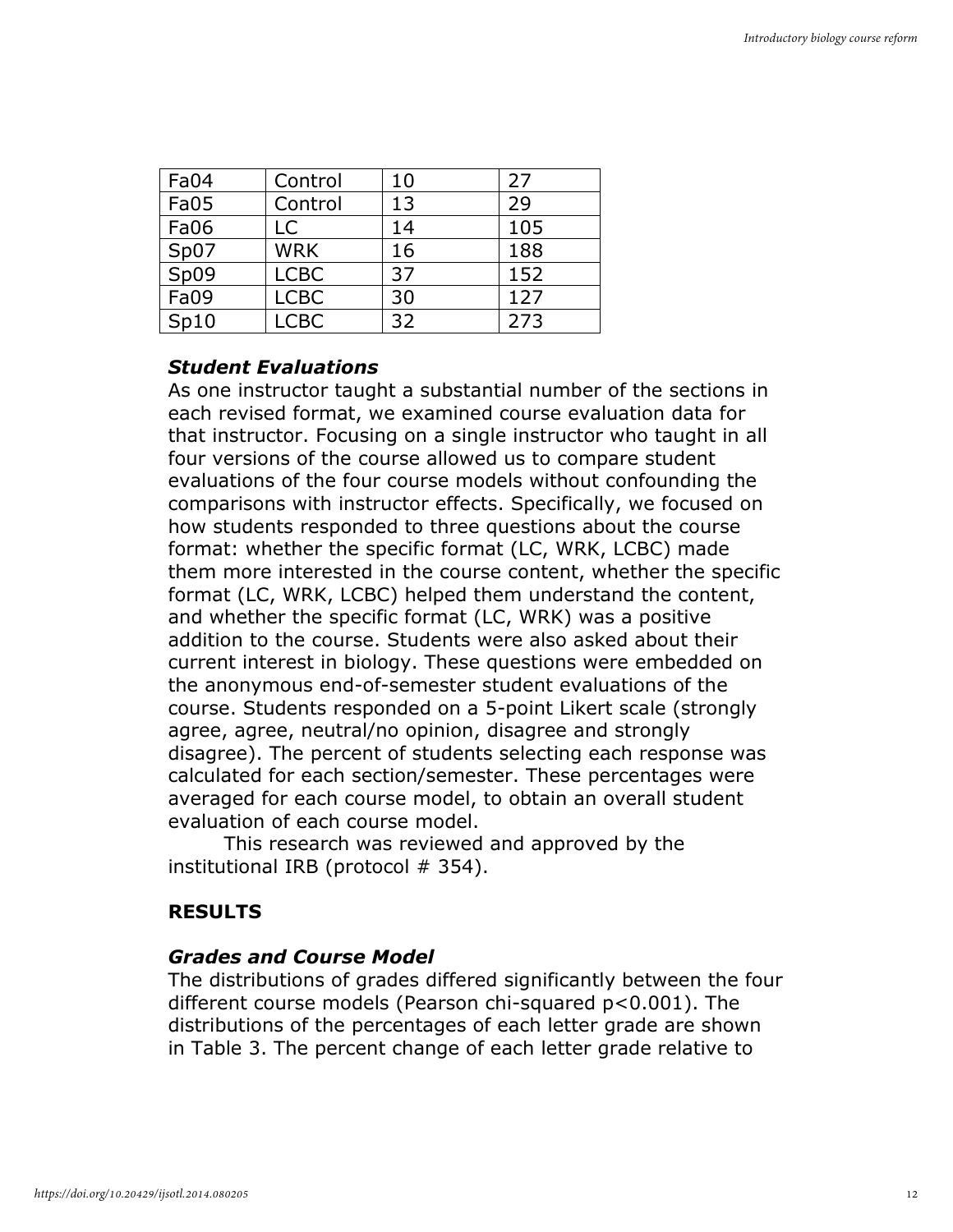the control is shown in Figure 1. The significance of the differences appear to be driven by large increases in B's relative to the control, and a decrease in F's and W's relative to the control (Figure 1). These trends are generally consistent for each of the three revised course models.

Table 3: Distribution of the Percentages of Letter Grades in Each Course Model

|           | "A"   | "R"   | "C"   | ״ח"   | "F"   | "W"   |
|-----------|-------|-------|-------|-------|-------|-------|
| Control   | 13.31 | 19.15 | 24.83 | 12.37 | 18.39 | 11.95 |
| <b>LC</b> | 15.28 | 29.63 | 22.45 | 10.42 | 15.28 | 6.94  |
| WK        | 15.91 | 24.53 | 22.32 | 13.70 | 15.25 | 8.29  |
| LCBC      | 16.21 | 26.94 | 23.48 | 14.20 | 11.08 | 8.10  |



Figure 1: Changes in Grades with Each Course Model

# Grades and Gender

There were no significant differences in the grade distributions of males and females, when pooled from Fall 2003 through Spring 2011 (*i.e.* across all the course models) (Pearson Chi-squared p=0.75; Table 4).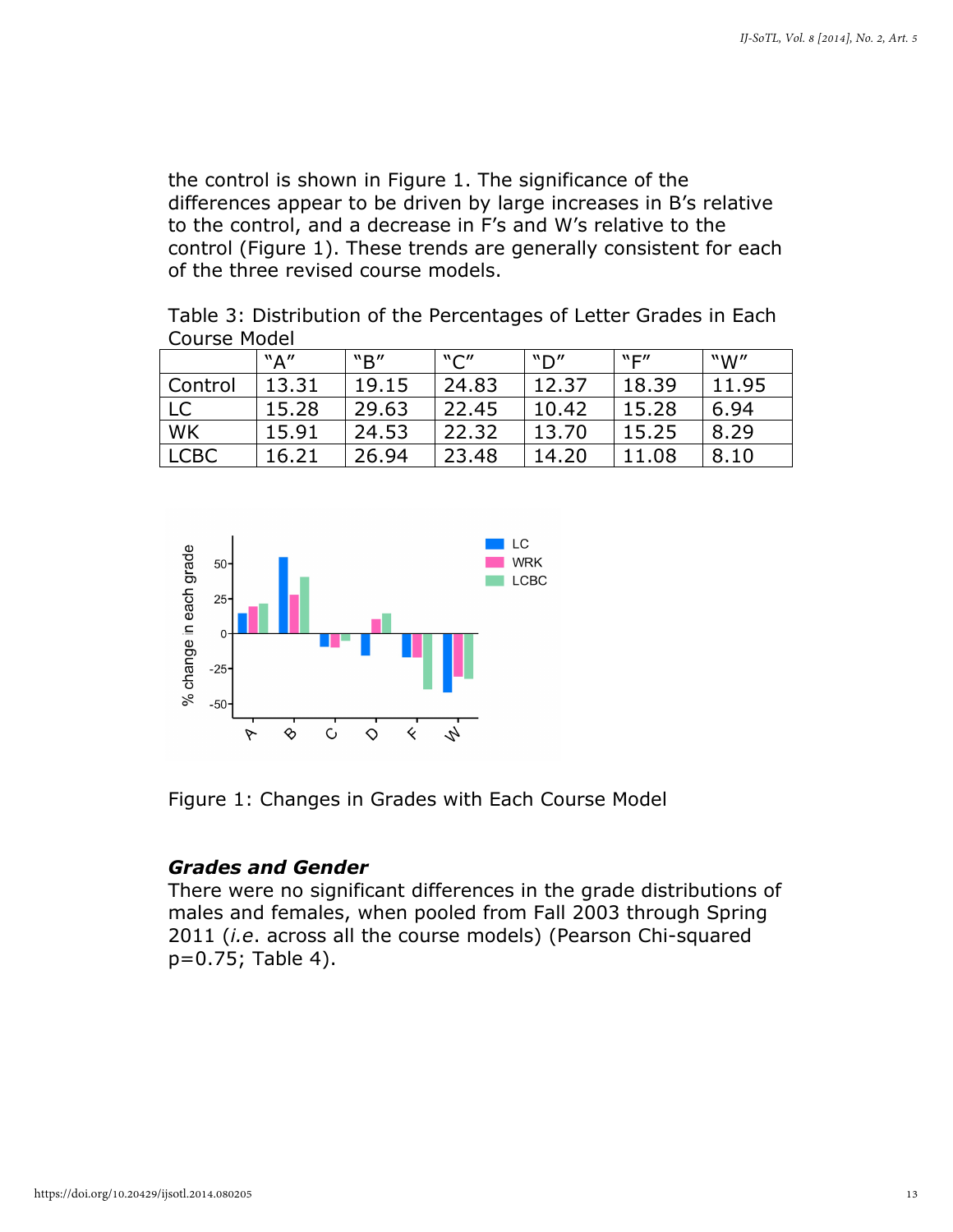|         | $W \wedge''$ | "B"           | $N \cap H$ | "D"   | $W\square''$ | "W"  |
|---------|--------------|---------------|------------|-------|--------------|------|
| Males   | 15.91        | 24.35         | 24.03      | 12.34 | 13.88        | 9.50 |
| Females | 14.84        | 24.37<br>. マニ |            | 13.49 | 15.02        | 9.01 |

Table 4: Overall Course Grades (Fall 2003- Spring 2011) for Males and Females

While males and females did not have different distributions of grades when averaged across all four course models, males and females did respond differently to changes in course models (3 way contingency table, Pearson chi-squared p<0.001). The percent changes (relative to control) are shown in Figure 2. In comparison to the control semester, female's percent increase in A's and B's was highest in the LC model, and the LC model resulted in the largest reduction of W's (course withdrawals) for females. In contrast, males showed no increase in A's with the LC model, large increases in A's and B's with the LCBC model and concurrent reductions in D, F, and W's with the LCBC model. In general, females performed best with the LC model, while males' performance was highest with the LCBC model.



Figure 2: Changes in Grades for Females and Males in Different Course Models a. Female grades b. Male grades

## Grades and URM Status

When looking at the overall distribution of grades pooled from Fall 2003 through Spring 2011 *(i.e.* across all the course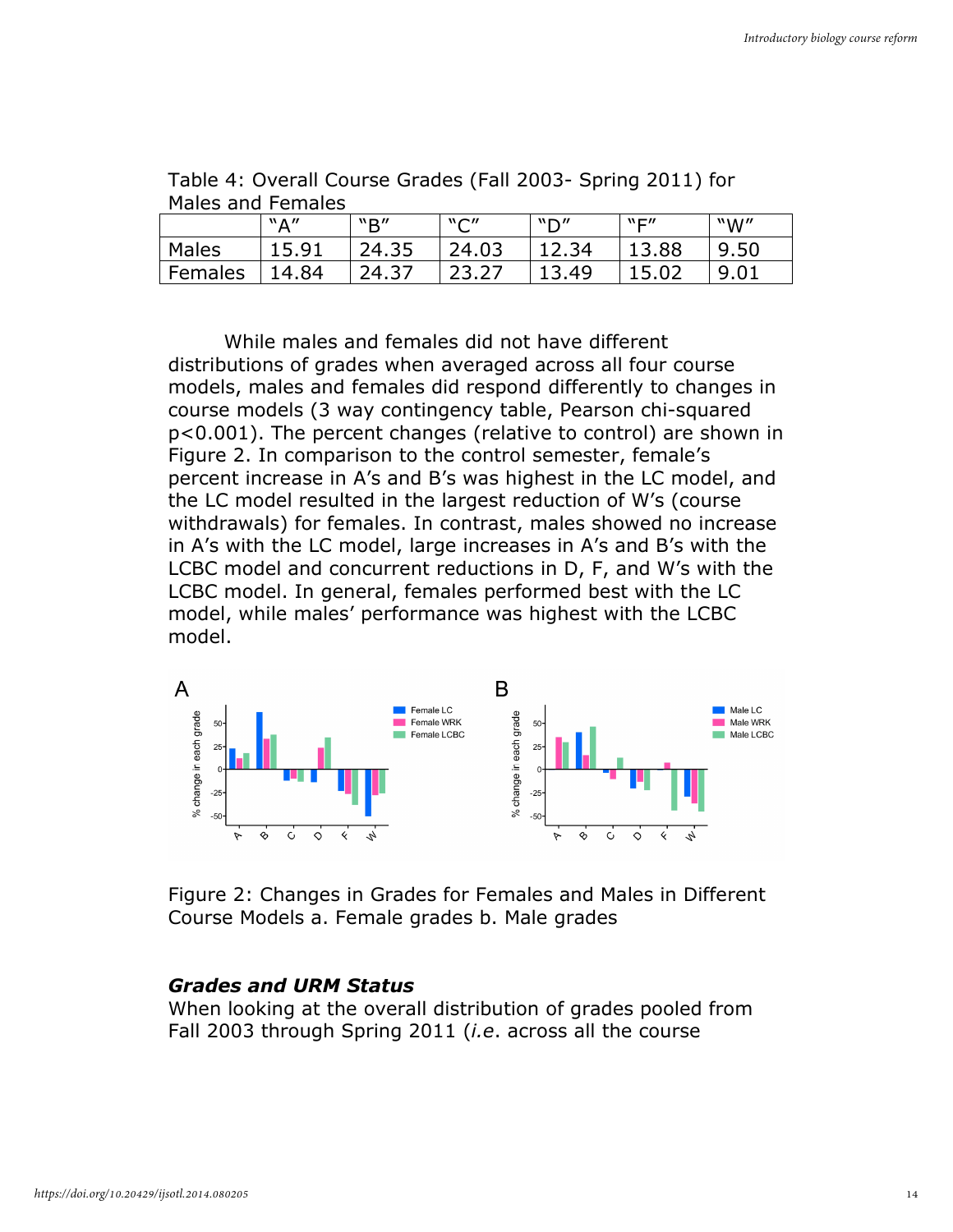models), URMs and non-URMS performed significantly differently from one another (Pearson Chi-squared p<0.001) (Table 5). In this case, non-URMs are doing significantly better than their URM peers. This is particularly evident in the percent of students earning A's and the percent of students earning D's and F's.

Table 5: Overall Course Grades (Fall 2003- Spring 2011) for URMs and Non-URMs

|                  | ``A'' | "R"   | "C"   | ״ח״   | $W\square''$ | W''  |
|------------------|-------|-------|-------|-------|--------------|------|
| URM <sub>S</sub> | 9.63  | 21.94 | 24.42 | 16.30 | 18.05        | 9.68 |
| Non-<br>URMs     | 21.67 | 27.87 | 22.27 | 9.33  | 10.73        | 8.13 |

URM and non-URM students responded differently to the sequence of course models (3-way contingency table, Pearson chi-squared p<0.001). A striking finding is that URM students in the LCBC model showed the most substantial percent reduction in F's and W's relative to the control (Figure 3). In terms of trends of overall "best grades", URM students seemed to do best with the LCBC model, followed by LC, which was better than WRK, which in turn was better than the control. In contrast, non-URM students seemed to do best with LC, followed by LCBC and WRK (essentially the same), and did the worst in the control semesters.



Figure 3: Changes in Grades for Non-URM and URM Students in Different Course Models. a. Non-URM Students b. URM Students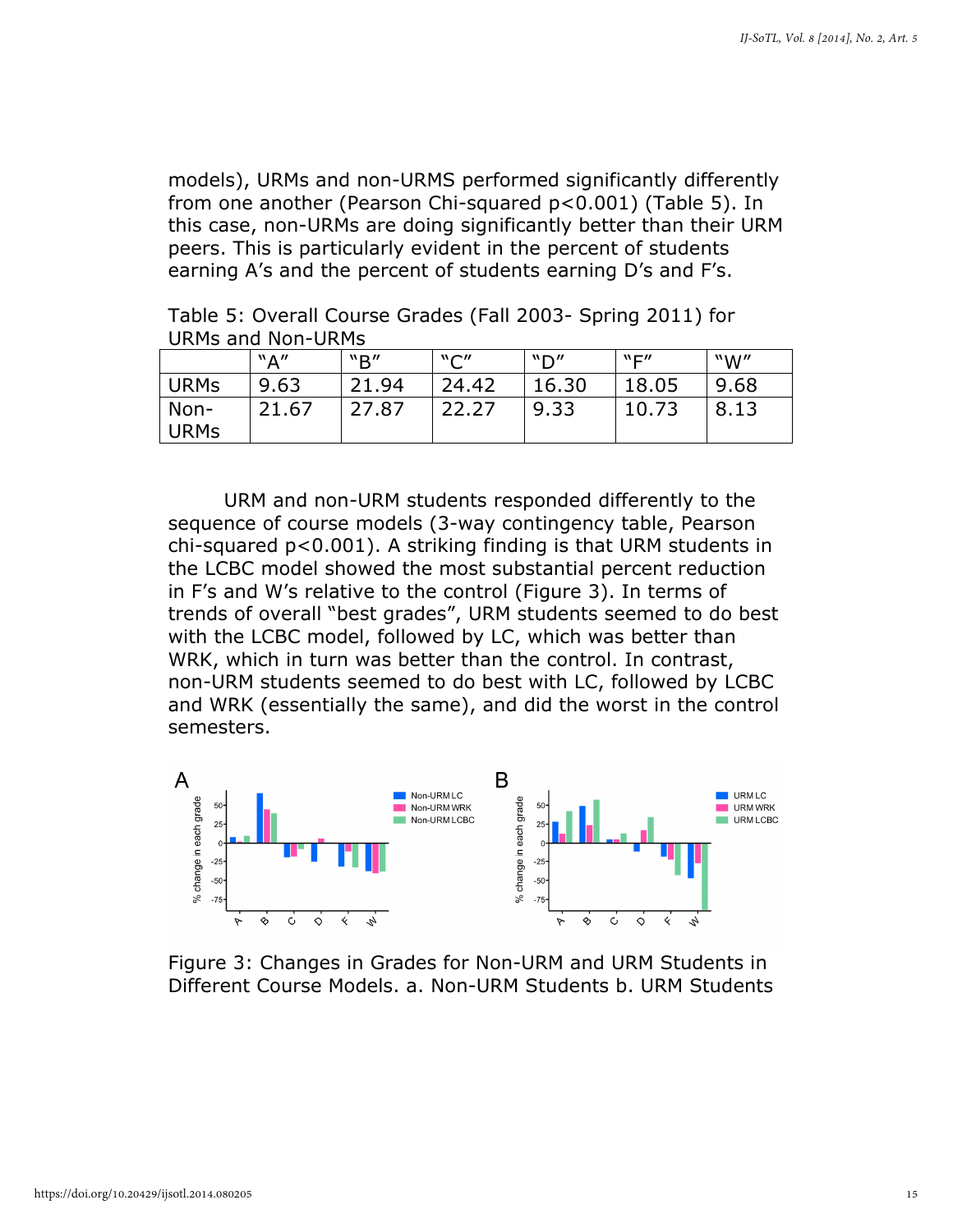# Cellular Respiration Exam Performance

As cellular respiration is a challenging topic for students in this course, we have monitored aggregate exam scores for questions on the topic of cellular respiration, all from sections of a single instructor. In semesters that incorporated case studies, some of the exam questions were directly related to the case studies, and some were extensions of the case studies (generally transfer to a novel scenario).

The overall percent correct on the cellular respiration exam questions in the semesters for which we have data are shown in Figure 4. As can be seen, cellular respiration scores remained relatively stable between the control, LC and WRK models, then appear to increase with the LCBC models. A one-way ANOVA showed that the scores differed significantly across these models (p=0.03), presumably due to the increase in scores with the LCBC model.



Figure 4: Cellular Respiration Exam Scores (Error bars represent standard error)

# Student Evaluations

As one instructor taught a substantial number of the sections in each format, we examined course evaluation data for that instructor for common items asked in each section and semester. These data represent averages for one LC semester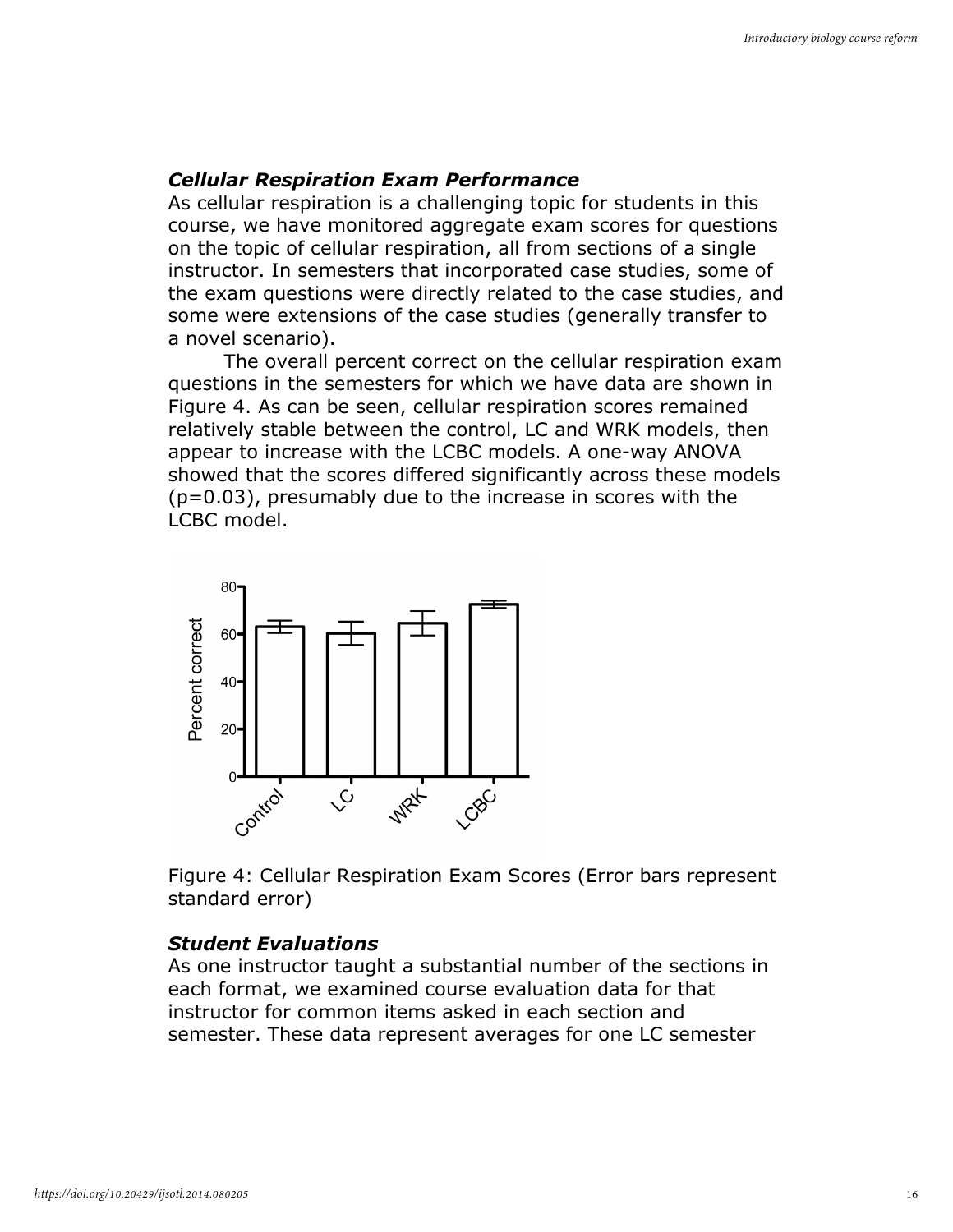(Fa06), 5 sections in 3 semesters of WRK, and 5 sections in 4 semesters of LCBC.

Students responded to questions about whether the specific format (LC, WRK, LCBC) made them more interested in the course content, whether the specific format (LC, WRK, LCBC) helped them learn the course content, and whether they thought that the specific format (LC, WRK) was a valuable addition to the course (for LC and WRK models only). The positive responses (strongly agree and agree) have been combined, as have the negative responses (disagree and strongly disagree).

Students in the LCBC semesters were more positive than students in other models about the impact of the in-class activities on their interest in the course material. Students in the WRK semesters had the lowest opinions about the ability of the workshops to enhance their interest in the course material (Table 6).

| Response    | SA/A           | Ν              | D/SD           |
|-------------|----------------|----------------|----------------|
| <b>LC</b>   | 59             | 24             | 17             |
| (Avg. % of  |                |                |                |
| responses)  |                |                |                |
| <b>WRK</b>  | $54.4 \pm 3.5$ | $24.8 \pm 2.7$ | $22.6 \pm 3.3$ |
| (Avg. % of  |                |                |                |
| responses   |                |                |                |
| $\pm$ SE)   |                |                |                |
| <b>LCBC</b> | $67.4 \pm 4.7$ | $24.9 \pm 3.1$ | $7.6 \pm 1.6$  |
| (Avg. % of  |                |                |                |
| responses   |                |                |                |
| $\pm$ SE)   |                |                |                |

Table 6. Student Perceptions of the Impact of Each Component on their Interest\*.

SA/A: Strongly agree/agree; N: Neutral/no opinion; D/SD: Disagree/strongly disagree

\*Students responded to the item "\_\_\_\_\_\_\_\_\_\_\_\_ made me more interested", where the blank was in-class activities in LC and LCBC semesters and workshops in WK semesters.

Students' perception of the impact of course activities on their understanding of course material was substantially higher in the LCBC semesters than in the other models. Students in LC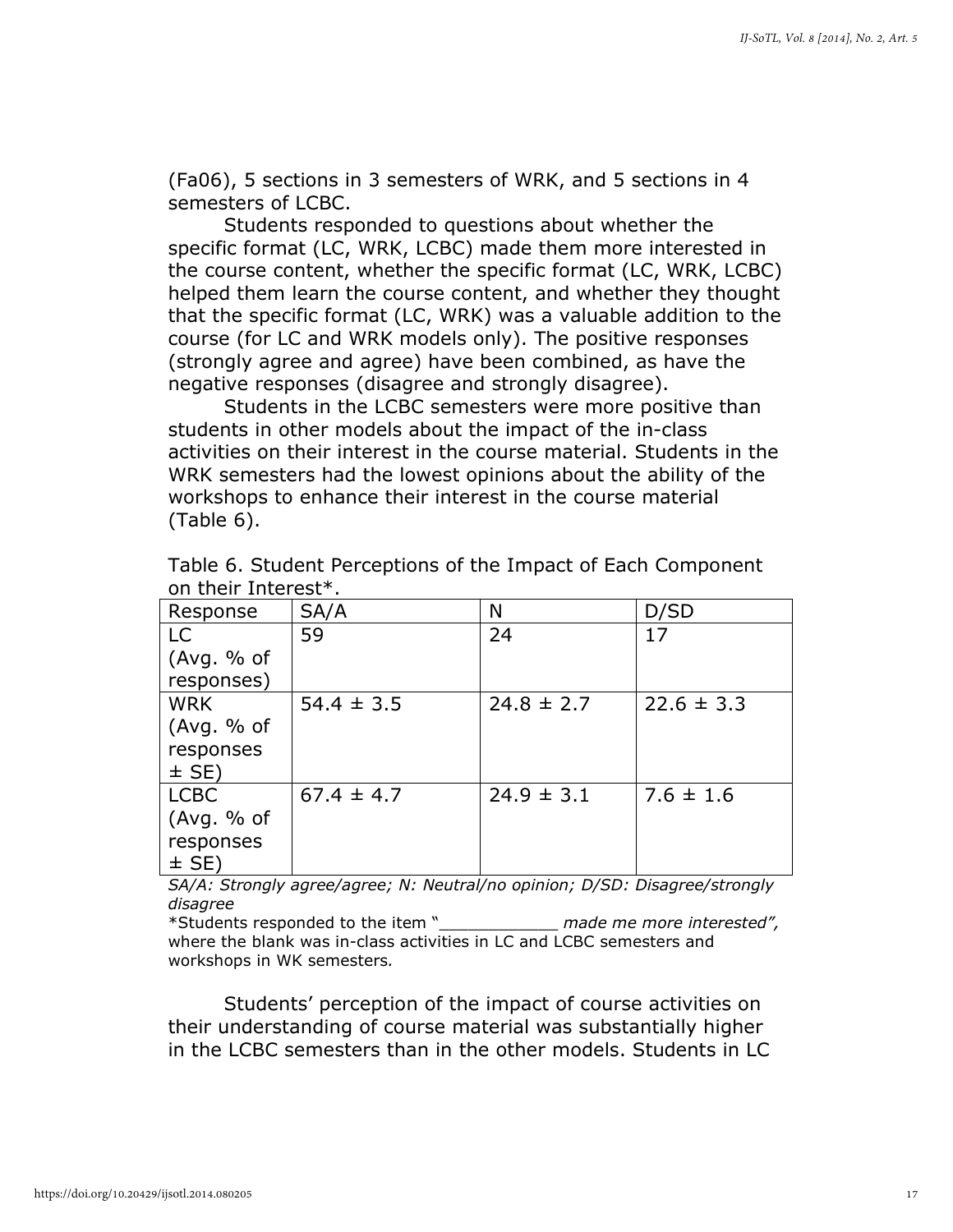and WK semesters had similar opinions about how in-class activities and workshops contributed to their understanding of the course material (Table 7).

| Response    | SA/A           | Ν              | D/SD           |
|-------------|----------------|----------------|----------------|
| LC          | 66             | 16             | 18             |
| (Avg. % of  |                |                |                |
| responses)  |                |                |                |
| <b>WRK</b>  | $62.3 \pm 2.6$ | $15.7 \pm 1.3$ | $21.3 \pm 2.4$ |
| (Avg. % of  |                |                |                |
| responses   |                |                |                |
| $\pm$ SE)   |                |                |                |
| <b>LCBC</b> | $82.2 \pm 3.0$ | $11.8 \pm 1.7$ | $6.0 \pm 1.7$  |
| (Avg. % of  |                |                |                |
| responses   |                |                |                |
| $\pm$ SE)   |                |                |                |

| Table 7. Student Perceptions of the Contribution of Each |  |
|----------------------------------------------------------|--|
| Component to their Understanding*.                       |  |

SA/A: Strongly agree/agree; N: Neutral/no opinion; D/SD: Disagree/strongly disagree

\*Students responded to the item " The helped me understand", where the blank was in-class activities in LC and LCBC semesters and workshops in WK semesters

Students in LC and WRK semesters were asked their opinions about whether in-class activities and workshops (respectively) were positive additions to the course. In both cases, the majority of students agreed that these components were positive additions. 65% and 64.8%  $\pm$  3.8 of LC and WRK students respectively strongly agreed or agreed that the in-class case studies and workshops were a positive addition to the course.

Students were also asked to rate their interest in biology at the end of the course, relative to the start of the course. Students responded on a 5-point scale (much higher, somewhat higher, about the same, somewhat lower, much lower). Responses have been collapsed into three categories to capture those who were more interested, had same the interest, and were less interested at the end of the course (Table 8).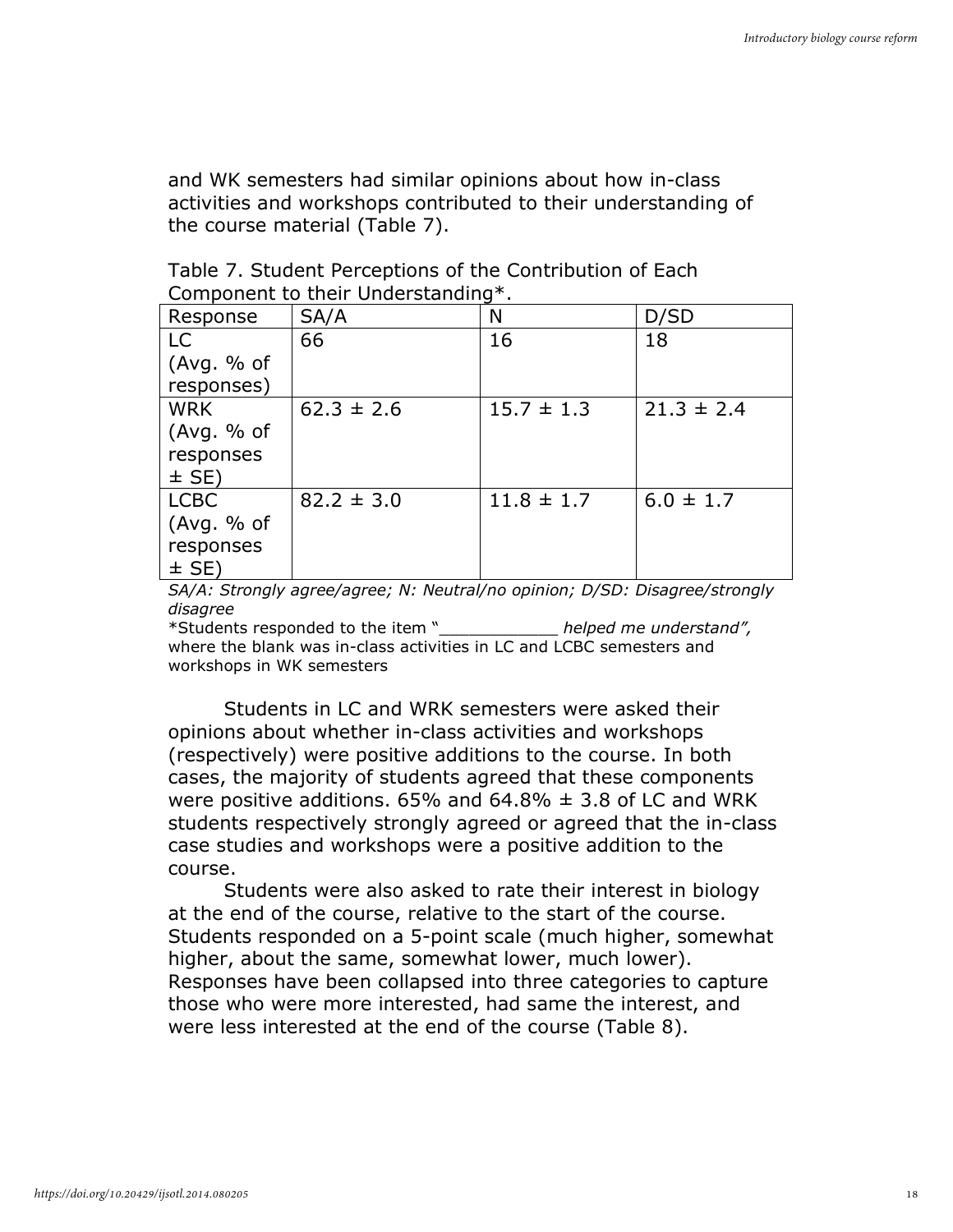While the majority of students in all sections indicated that they had more interest in biology at the end of the course relative to the start of the course, students in the workshop sections expressed the lowest amount of enhanced interest (only 56% on average were more interested in biology at the end of the course), and also the highest loss of interest (nearly 12% had less interest in biology at the end of the course).

|                                                    | Table 8: Student responses to the item "Compared to when I |
|----------------------------------------------------|------------------------------------------------------------|
| started this course, my interest in biology now is |                                                            |

| Response    | Much/Somewhat  | About the      | Much/somewhat  |
|-------------|----------------|----------------|----------------|
|             | higher         | same           | lower          |
| LC          | 68             | 24             | 5              |
| (Avg. % of  |                |                |                |
| responses)  |                |                |                |
| <b>WRK</b>  | $56 \pm 2.5$   | $32.4 \pm 2.6$ | $11.7 \pm 1.5$ |
| (Avg. % of  |                |                |                |
| responses   |                |                |                |
| $\pm$ SE)   |                |                |                |
| <b>LCBC</b> | $64.8 \pm 3.7$ | $28 \pm 3.6$   | $6.9 \pm 1.0$  |
| (Avg. % of  |                |                |                |
| responses   |                |                |                |
| $\pm$ SE)   |                |                |                |

# **DISCUSSION**

We have monitored overall course grades across four course models, as well as how grades of males and females and URMs and non-URMs respond to the different course models. We have also monitored exam performance on a discrete and challenging topic, and student opinions of the value of different course models at promoting interest and understanding of the course material. By triangulating these different data sources, we have shown that the models were not equally effective, and that groups of students responded differently to course models. However, based on the available data, the LCBC appears to be the best model for Biol 211 at our institution, while the WRK model was the least successful of the revised models. This is surprising, given the success of the WRK model in Biol 111 at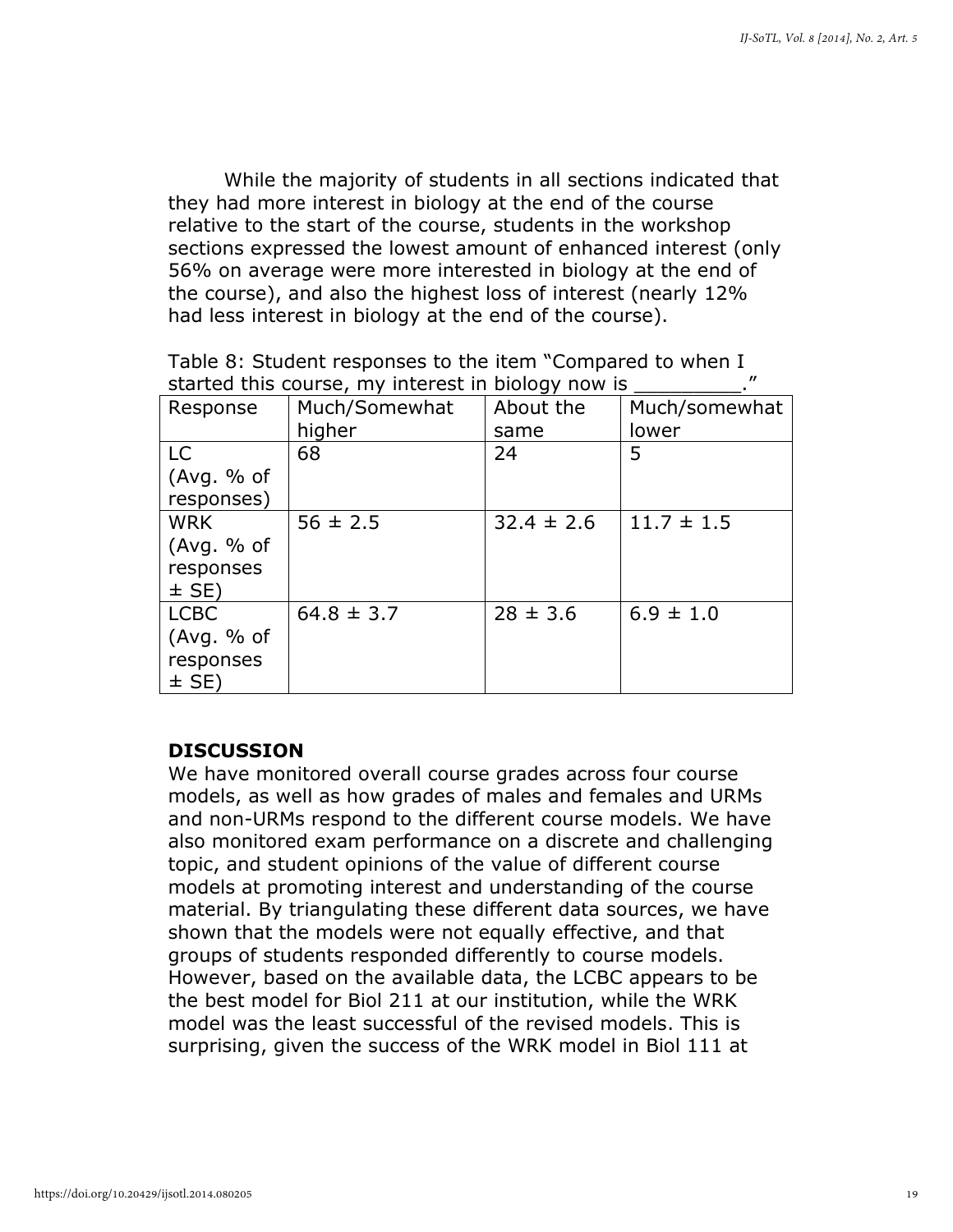our institution (Preszler, 2009). We can only speculate on the reasons why groups of students in Biol 211 responded differently to course models and why the evidence demonstrated that one approach (WRK) was not equally successful in two introductory biology courses at the same institution.

The LC and LCBC models involve instructor-facilitated inclass case studies. In the LC model, one instructor and one graduate teaching assistant facilitated in-class activities for between approximately 125 and 250 students in a section- a facilitator to student ratio ranging from 1/60 to 1/125. During the in-class case study sessions in the LC model, the instructor and graduate TA were kept continuously busy, and were not able to get to every group that had a question at any given moment. It is possible that some students did not get their questions addressed, particularly shy students. They could have thus left the class meeting with an incomplete understanding of the case study and how it related to course content. This idea is supported by our direct measures of learning of cellular respiration (lower in LC semesters than LCBC semesters, Figure 4), and student opinions of how helpful the case study activities were in helping them understand the course material (higher for LCBC than LC) (Table 7).

In the LCBC model, several BioCats (approximately one BioCat per 40 students) were added to the facilitation team. This increased the facilitator to student ratio to approximately 1/30. In addition to increasing the number of facilitators available to help students during the in-class case study activities, the BioCats may provide a more approachable source of help. Additionally, the collaboration between the Instructor, Graduate Teaching Assistant, and the BioCats is mutually beneficial. It provides the BioCats with "backup" for complicated questions regarding content, and provides the Instructor with a better sense of what students may be struggling with due to immediate feedback from BioCats, who collectively interact with far more students than the Instructor. The benefits that emerge from this expanded instructional team may contribute to the enhanced success of the LCBC model over the LC model.

While the WRK model shares BioCats with the LCBC model, the WRK model was not as successful in Biol 211. There are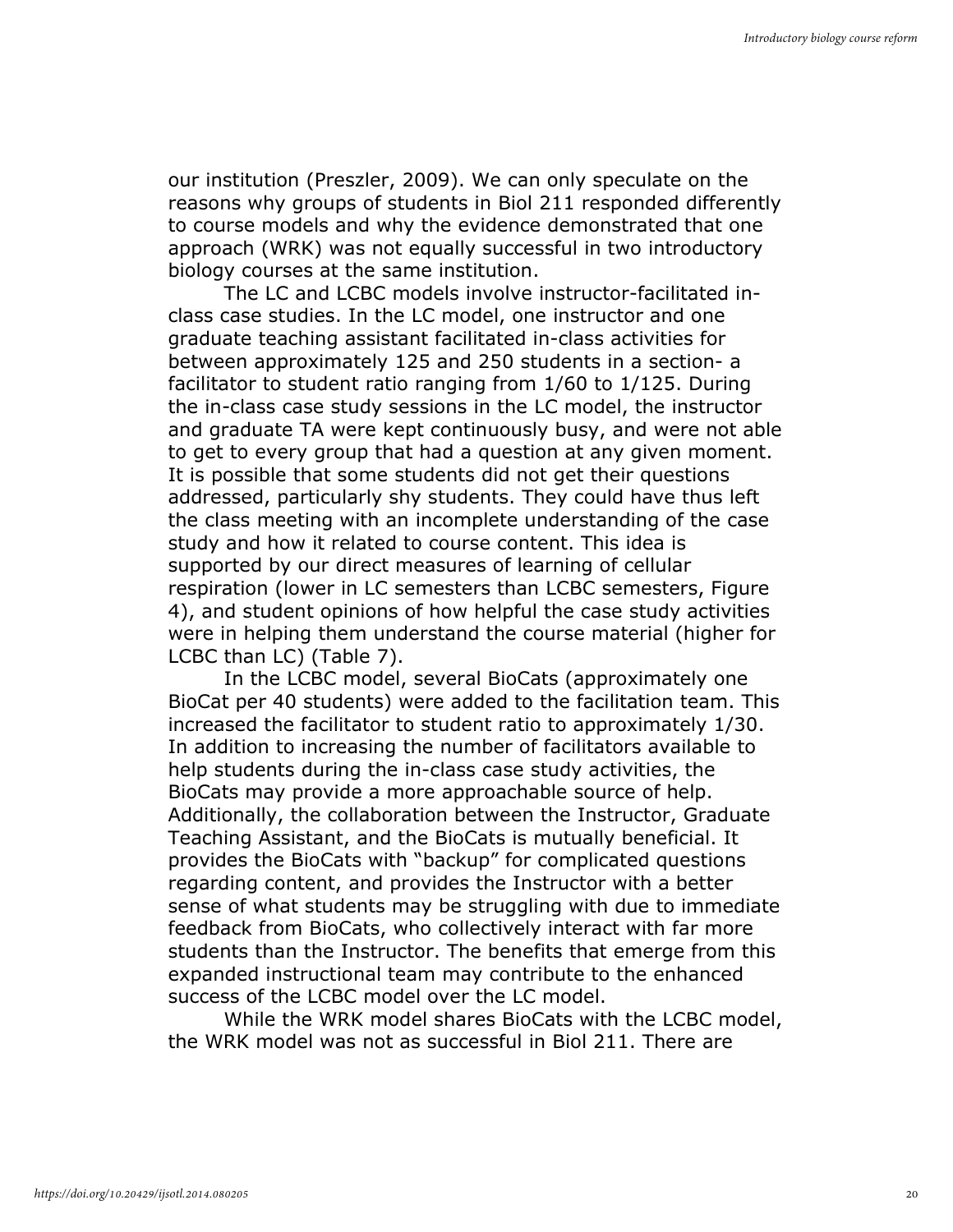many possible reasons for this, one is that the synergy between the BioCats and the Instructor is lost when the BioCats are the sole facilitators of case-study activities in the workshop setting. In workshops, the BioCats do not have the content back-up provided by the Instructor, and the instructor does not have the immediate feedback from BioCats during the associated lecture.

We were surprised that males and URMs experienced the greatest benefits with the same model (LCBC), and that females and non-URMs experienced the greatest benefits with a different model (LC). While we have not tested a mechanism underlying this result, we have generated an untested mechanistic hypothesis based on our observations. Students who feel marginalized or lack confidence due to their membership in a group that is under-represented in the classroom (males) or a group that is under-performing (URM) may be less likely to put up their hands or seek assistance in the LC model, but more likely to seek assistance from a BioCat in the LCBC model. At  $\sim$ 30% of the students, males are numerically underrepresented in this course. While URM students are not numerically underrepresented in this study, our data suggest that URM students are less prepared (based on the performance gap in control semesters), and may have limited self-confidence in asking questions directly to an Instructor, relative to a BioCat.

A second possible explanation of the pattern of males and URM students performing best in the LCBC model, while females and non-URM students performed best in the LC model, is associated with differences in the diversity of LC and LCBC instructional teams. In the LC model both the instructor and graduate TA were female. The BioCats bring some males to the instructional team in the LCBC model. While we have not made systematic observations, male students may be more likely to seek help from a male BioCat than a female instructor. In addition to the gender diversity introduced with BioCats, the BioCats bring ethnic and racial diversity to the instructional team. Overall, the LCBC instructional team has had a greater amount of gender, ethnic and racial diversity relative to the LC model. While these potential explanations have not yet been tested, this unexpected contrast between gender- and ethnicitybased responses to changes in course models highlights the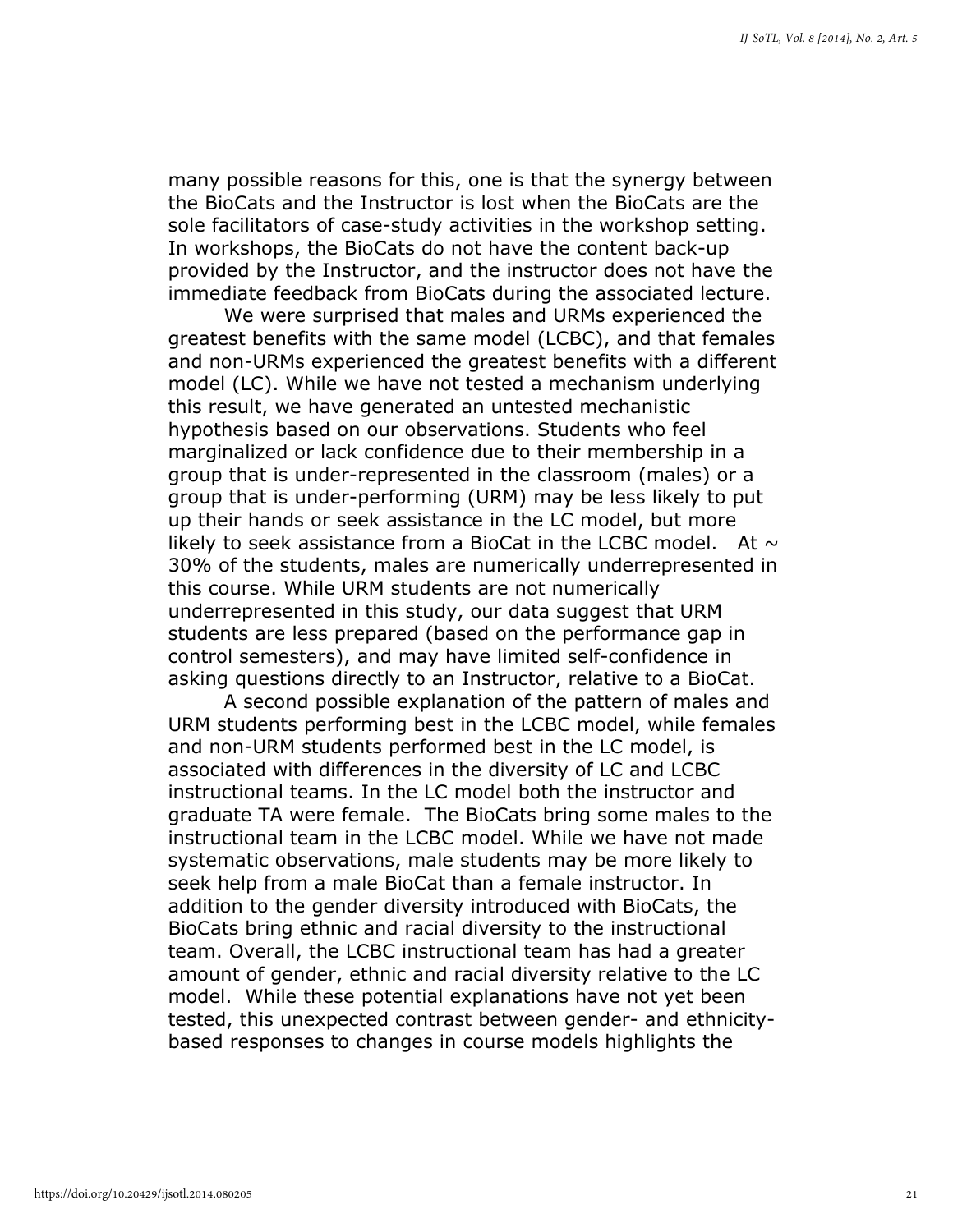complexity of the dynamic between students and instructional teams. It also highlights the need to rely on evidence rather than preconceptions when considering the effectiveness of alternative instructional models.

The LCBC model also includes a BioCat-facilitated Help Desk. We do not have sufficiently detailed records of Help Desk visits to know if specific groups of students are taking advantage of this resource more than others. In general, the Help Desk is woefully underutilized, except for the few days before each exam. The informal records that we keep suggest that fewer than 10% of the students in the class visit the Help Desk on a regular basis (more than two times during the semester). In a recent semester, only 6% of the students signed in at the Help Desk more than two times during the semester. It thus seems unlikely that Help Desk itself can explain the differential benefits of the LCBC model over the LC model.

We are still left with the surprising finding that the WRK model was far more effective in Biol 111 than in Biol 211 based on the magnitude of changes in grades from the control (Figure 3 and Preszler, 2009). There is an abundance of literature showing that small, peer facilitated groups enhance student performance, particularly for URM students (e.g. Born et al., 2002; Fullilove & Triesman, 1990; Otero et al., 2006; Rath et al., 2007). We speculate that the different student populations in these two courses may be important in the differential success of the WRK model. In Biol 111, there is a higher proportion of first year students, who are new to the University and less academically mature. Such students may benefit from the small workshop environment to discuss with peers and BioCats not only the course content, but also challenges they are facing as new University students. The BioCat workshop facilitators may serve a variety of roles in Biol 111, including assisting with course content, but also modeling the traits of a successful student. This latter role model may be very important for the beginning students in Biol 111. The students in Biol 211 are not necessarily new to the University, and as the content becomes more sophisticated in Biol 211, it may be that the BioCats are most effective as members of an instructional team that works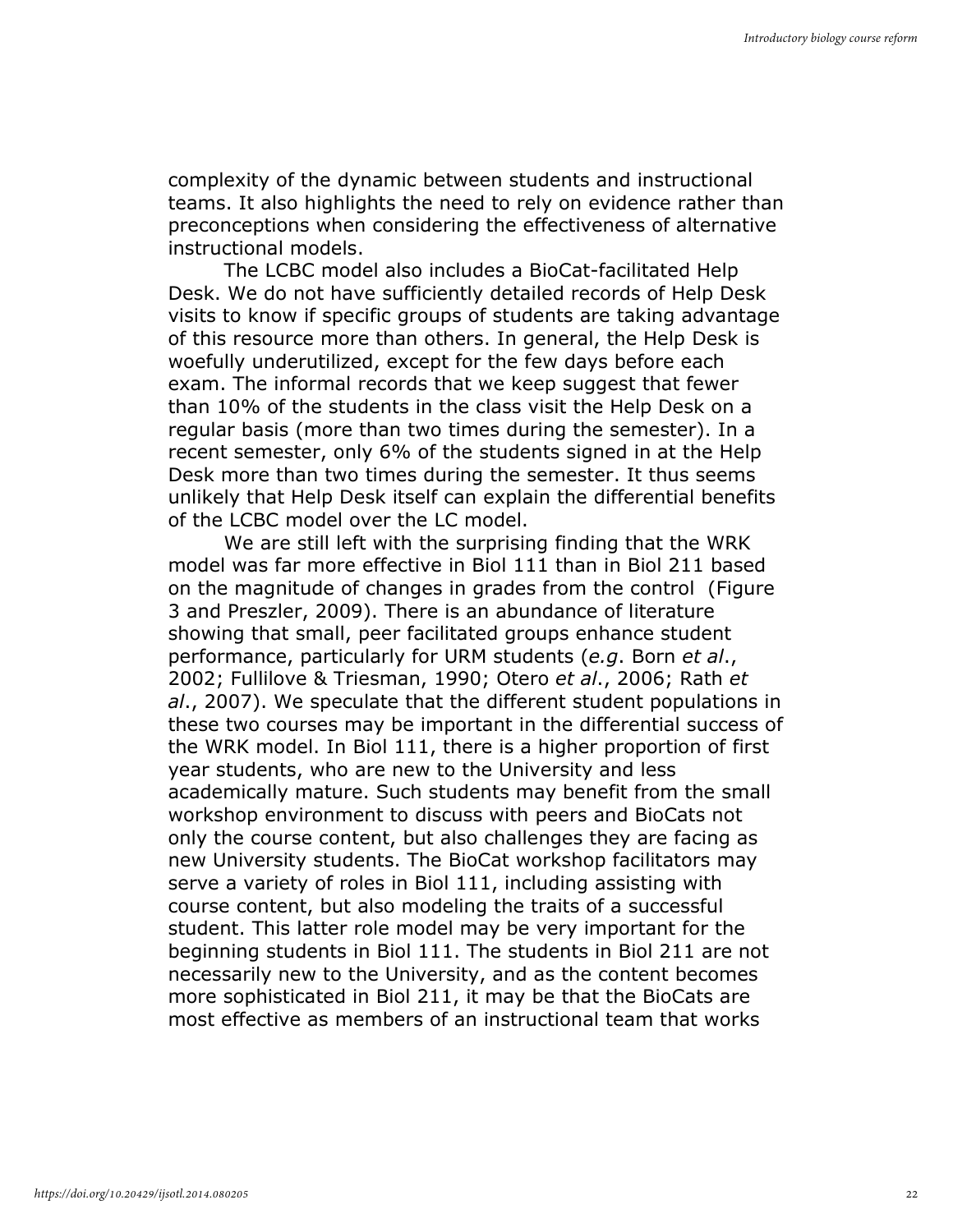best in a large classroom setting, where there are many resources to help overcome difficulties with the content.

Overall, the LCBC model seems to promote student learning and engender positive student attitudes over the other revised models in Biol 211. Superficially, the LCBC model may appear to be more resource-intensive, but the BioCat resources are far less expensive than graduate assistants. As noted by Otero et al. (2006), course reform in the absence of undergraduate learning assistants was not as effective as course reform taking advantage of undergraduate learning assistants. This is similar to our findings that LCBC was generally superior to LC. And similar to Otero et al. (2006), at \$1500 (each) per semester, even 8 BioCats are far less expensive than 2 graduate assistants. While the LC model relied on a single graduate assistant, this would not have been sustainable, from the perspective of the single graduate assistant and their higher workload relative to other teaching assistants in the department. When considering workload, facilitator to student ratios, and effectiveness, several BioCats are less expensive and equally or more effective than relying on one or two graduate teaching assistants to take on the same roles.

As an Hispanic-serving Institution in a state with a majority minority population (U.S. Census Bureau, 2013), and with the calls to increase the STEM graduation rates of URMs at a national level (e.g. PCAST, 2012), the data support the LCBC model to meet national goals of diversifying the pool of STEM graduates (National Academies of Sciences, 2011; National Science Foundation, 2011; Nelson & Brammer, 2010). Furthermore, this model does not disadvantage any group of students relative to the control. Finally, when considering student opinions as part of our decision-making process, the LCBC model appears to have the most positive impact on student attitudes.

# Limitations

We recognize that tracking course grades can be confounded by grading schemes, particularly the proportion of points associated with exams. While overall improvements in grades relative to the control may be associated with changes in the grading schemes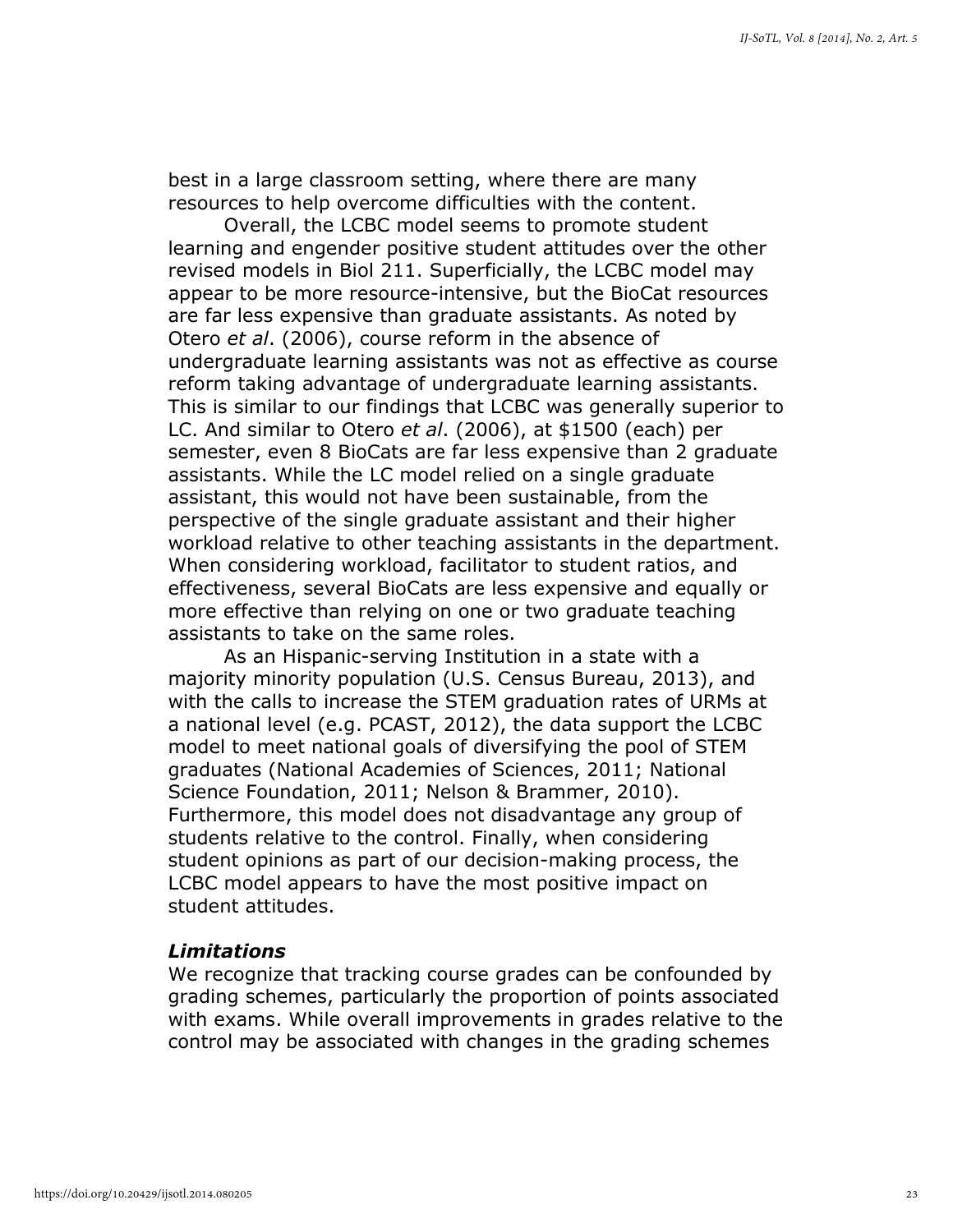relative to the control (e.g. the introduction of points associated with in-class case studies and workshops and a corresponding reduction in points associated with exams), all three revised models had points associated with the main intervention. The control sections had the highest percentage of points from exams (77% and 81% in two representative semesters). Of the revised course models, the LC model had the lowest percentage of points from exams (50% and 55% in two LC semesters), followed by WRK (55%-62.5%) and then closely by LCBC (59.7%-65.5%). Among all the revised models, the percent of points associated with each feature (e.g. in-class case studies and workshops) ranged from a low of 20.5% (one WRK semester) to a high of 35% (the first LC semester), typically hovering around 30%. Thus, while the grading model for each revised course differed from the control, there was less variability between the individual course models.

While we don't have a direct measure of possible changes in student preparedness over time during our study, an analysis of ACT scores of entering freshmen suggests that there is no change in preparedness over the course models  $(p=0.86)$ .

When evaluating changes in grade distributions in males and females, or in URMs and non-URMs among course models, we are comparing grades generated by the same grading schemes, factoring out bias associated with specific grading schemes. Additionally by tracking performance on a specific topic, we have shown that performance on that topic has generally followed the trend in course grades, indicating that improved learning is associated with the improved grades.

We acknowledge that one instructor ("C") taught a large number of the sections in this study, and the results may be influenced by the style of teaching that works best for this instructor. However, despite these limitations, the grade distributions show robust and consistent trends across several semesters and faculty members.

# Conclusion

While workshops have proven to be successful in one introductory course (Preszler, 2009), they were not as successful in another introductory course at the same institution. One of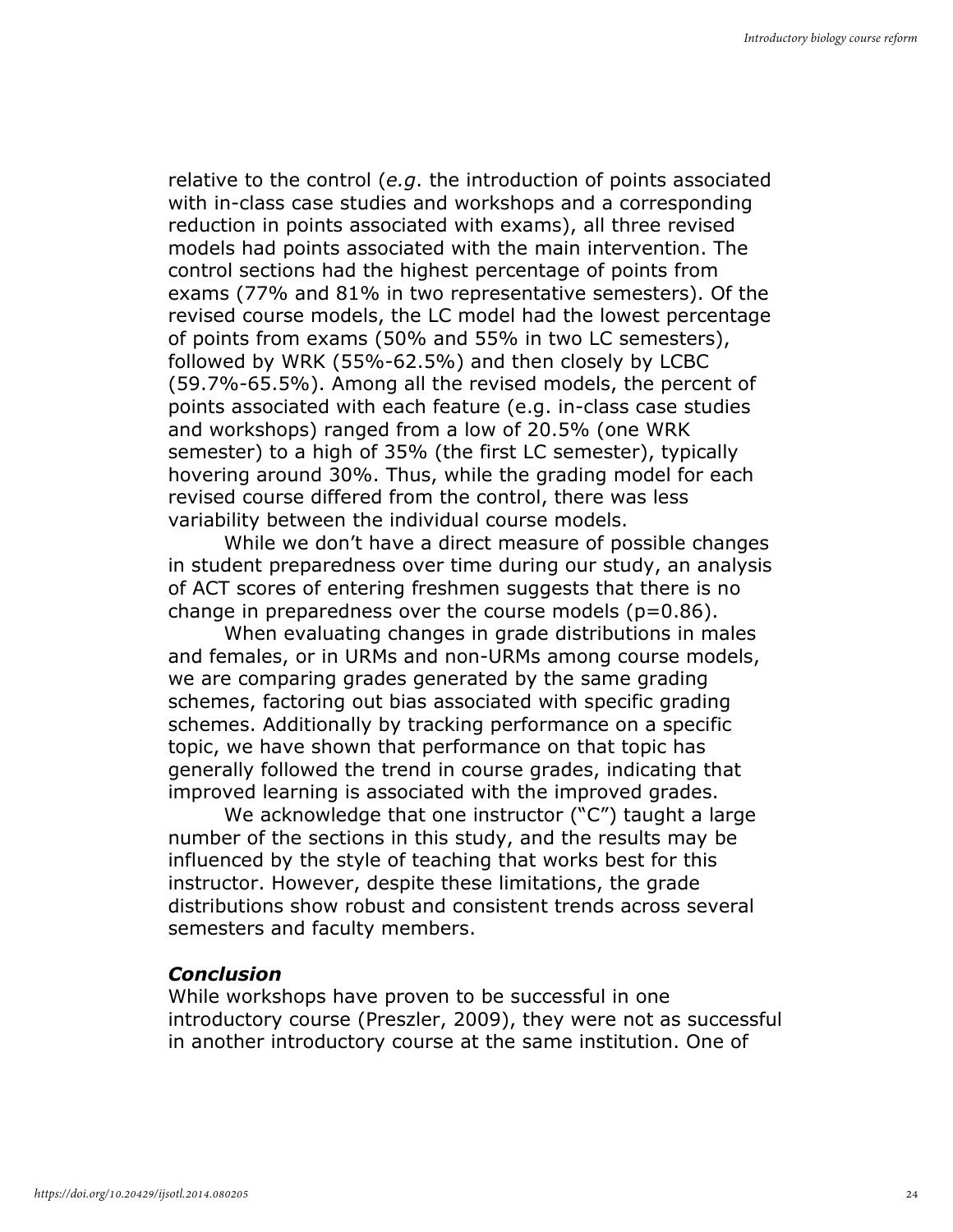the lessons that we have learned from this experience is that it is critical to track course-specific outcomes in order to determine "best practice" in the context of a particular course at a particular institution. Instructors should be prepared to respond to assessment data in order to continuously adapt approaches to enhance student success.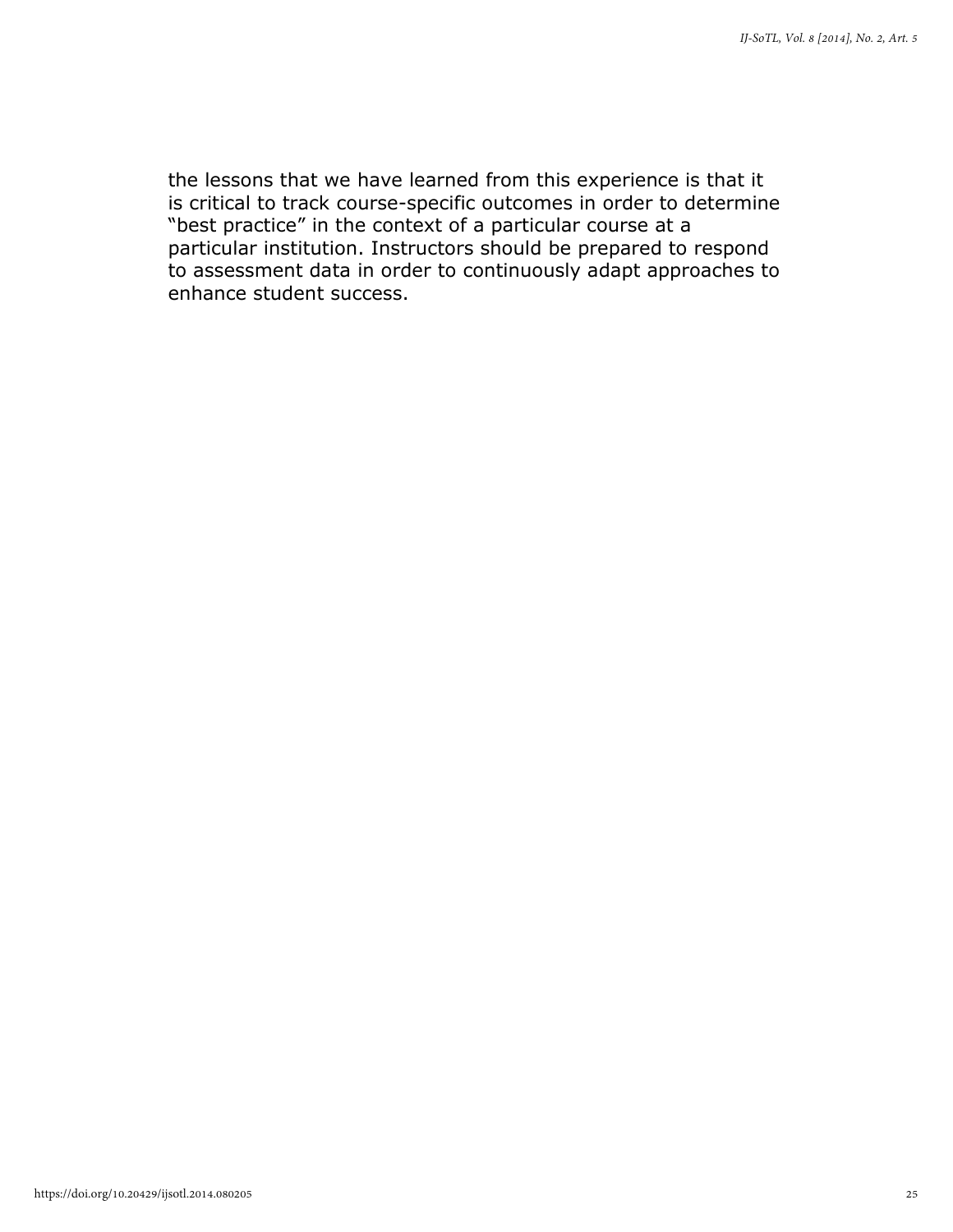# **REFERENCES**

- Allen, D.E., Duch, B.J., & Groh, S.E. (1996). The power of problem-based learning in teaching introductory science course. New Directions for Teaching and Learning 68: 43- 52.
- Armstrong, N., Chang, S-M., & Brickman, M. (2007). Cooperative learning in industrial-sized biology classes. CBE Life Sci Educ 6: 163-171.
- Born, W.K., Revelle, W., & Pinto, L.H. (2002). Improving biology performance with workshop groups. J Sci Educ Tech 11: 347-365.
- Buchwitz, B.J., Beyer, C.H., Peterson, J.E., Pitre, E., Lalic, N., Sampson, P.D., & Wakimoto, B.T. (2012). Facilitating longterm changes in student approaches to learning science. CBE Life Sci Educ 11: 273-282.
- Casem, M.L. (2006). Active learning is not enough. J Coll Sci Teach 35: 52-57.
- Dirks, C., & Cunningham, M. (2006). Enhancing diversity in science: Is teaching science process skills the answer? CBE Life Sci Educ 5: 218-226.
- Freeman, S., O'Connor, E., Parks, J.W., Cunningham, M., Hurley, D., Haak, D., Dirks, C., & Wenderoth, M.P. (2007). Prescribed active learning increases performance in introductory biology. CBE Life Sci Educ 6: 132-139.
- Freeman, S., Haak, D., & Wenderoth, M.P. (2011). Increased course structure improves performance in introductory biology. CBE Life Sci Educ 10: 175-186.
- Fullilove, R.E., & Treisman, P.U. (1990). Mathematics achievement among African American undergraduates at the University of California, Berkekey: An evaluation of the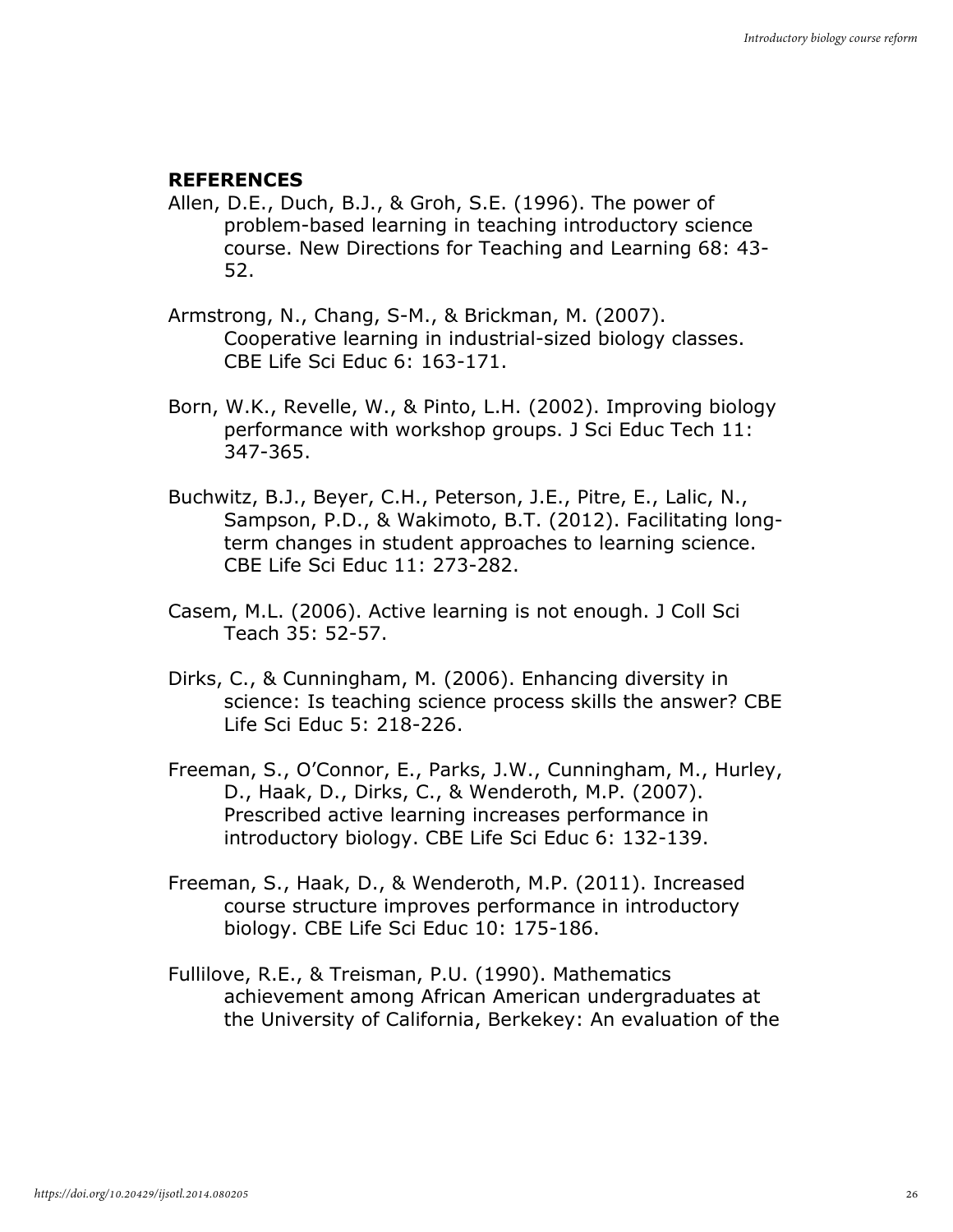mathematics workshop program. The Journal of Negro Education 59: 463-478.

- Gaffney, J.D.H., Richards, E., Kutusch, M.B., Ding, L., & Beichner, R.J. (2008). Scaling up education reform. J Coll Sci Teach 37(5): 48-53.
- Gafney, L., & Varma-Nelson, P. (2008). Peer-led team learning. Evaluation, dissemination, and institutionalization of a college level initiative. Innovations in Science Education and Technology 16 (Ed. Cohen, K). Springer Science.
- Haak, D.C., HilleRisLambers, J., Pitre, E., & Freeman, S. (2011). Increased structure and active learning reduce the achievement gap in introductory biology. Science 332: 1213-1216.
- Handelsman, J., Ebert-May, D., Beichner, R., Bruns, P., Chang, A., DeHaan, R., Gentile, J., Lauffer, S., Stewart, J., Tilghman, S.M., & Wood, W.B. (2004). Scientific Teaching. Science 304: 521-522.
- Herried, C.F. (1994) Case studies in science- a novel method of science education. J Coll Sci Teach 23: 221-229.
- Hockings, S.C., DeNagelis, K.J., & Frey, R.F. (2008). Peer-led team learning in general chemistry: Implementation and evaluation. J Chem Educ 85: 990-996.
- Knight, J.K., & Wood, W..B (2005). Teaching more by lecturing less. CBE Life Sci Educ 4: 298-310.
- Matusi, J., Liu, R., & Kane, C. (2003). Evaluating a science diversity program at UC Berkeley: More questions than answers. CBE Life Sci Educ 2: 117-121.
- National Academies of Sciences. 2011. Expanding Underrepresented Minority Representation: America's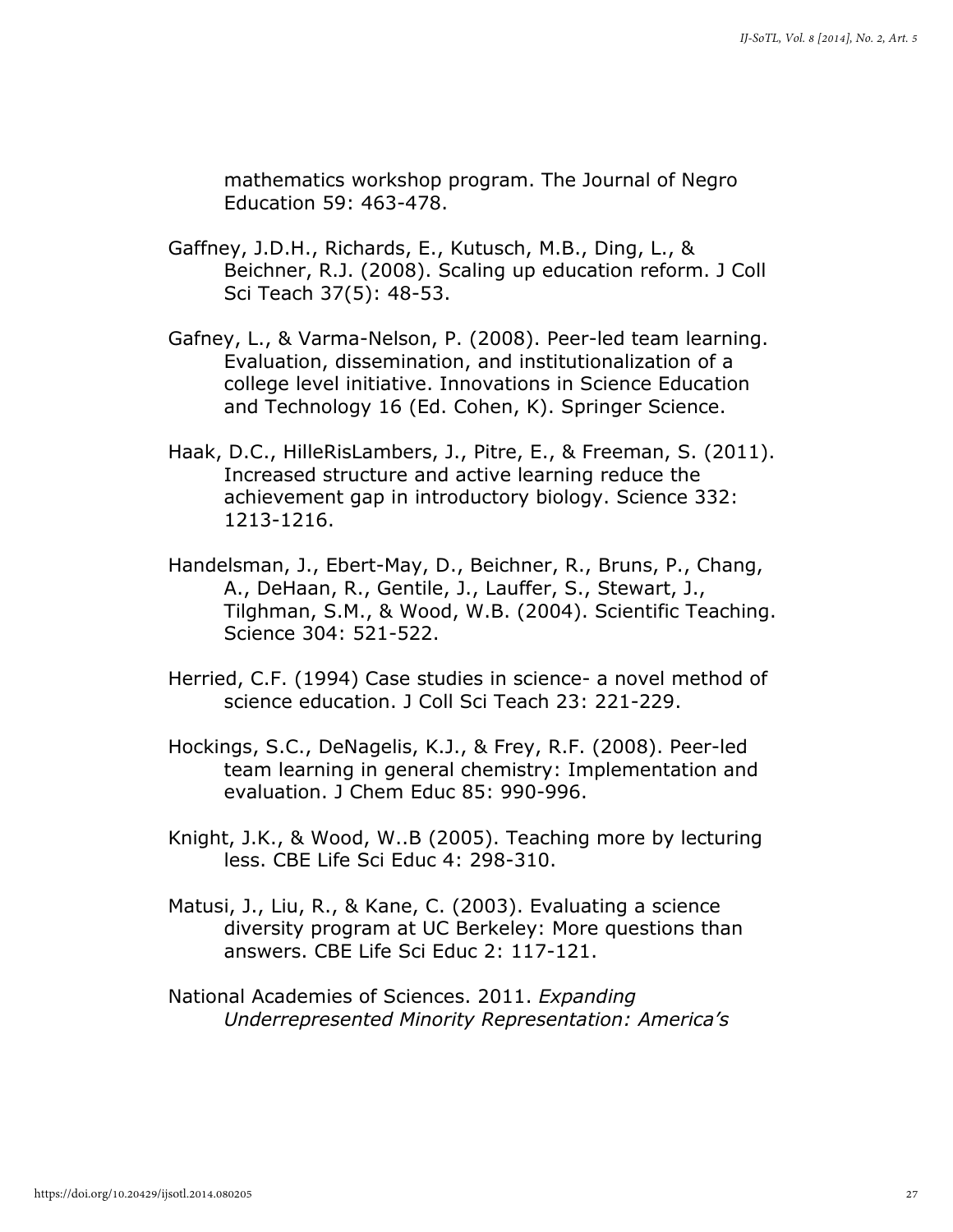Science and Technology Talent at the Crossroads. Washington, DC: The National Academies Press.

National Science Foundation, National Center for Science and Engineering Statistics. 2013. Women, Minorities and Persons with Disabilities in Science and Engineering, 2013. Special Report NSF 13-304. Arlington, VA. Available at http://www.nsf.gov/statistics/wmpd/

Nelson, D.J. & Brammer, C.N. (2010). A National Analysis of Minorities in Science and Engineering Faculties at Research Universities. 2<sup>nd</sup> Edition. http://facultystaff.ou.edu/N/Donna.J.Nelson-1/diversity/Faculty\_Tables\_FY07/07Report.pdf (accessed December 3, 2013).

- New Mexico State Universtiy Fall 2012, 2004, 2013 Factbooks. (http://oia.nmsu.edu/data-reports/oiareports/factbooks/) (accessed July 19, 2014).
- Otero, V., Finkelstein, N., McCray, R., & Pollock, S. (2006). Who is responsible for preparing science teachers? Science 313: 445-446.
- PCAST STEM Undergraduate Education Working Group, Gates SJ, Handelsman J, Lepage GP, Mirkin C. (co-chairs) (2012). Engage to Excel: Producing one million additional college graduates with degrees in science, technology, engineering and mathematics. President's Council of Advisors on Science and Technology. http://www.whitehouse.gov/sites/default/files/microsites/o stp/pcast-engage-to-excel-final\_feb.pdf (accessed December 3, 2013)
- Preszler, R. (2009). Replacing lecture with peer-led workshops improves student learning. CBE Life Sci Educ. 8:182-192.
- Preszler, R., Dawe, A., Shuster, C., & Shuster M. (2007). Clickers: assessing their effects on student attitudes and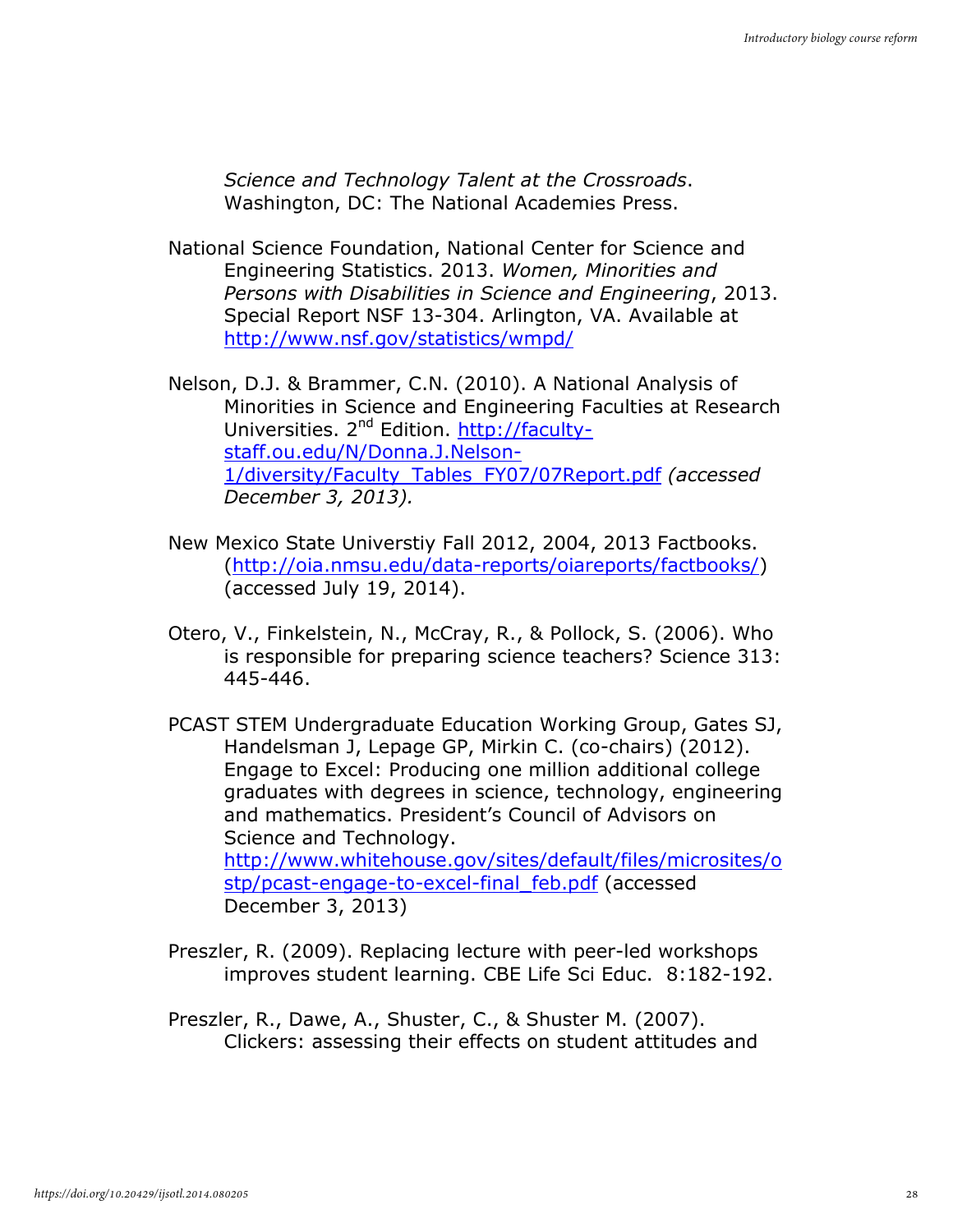student learning in biology lectures. CBE Life Sci Educ. 6:29-41.

- Rath, K.A., Peterfreund, A.R., Xenos, S.P., Bayliss, F., & Carnal, N. (2007). Supplemental instruction in introductory biology I: Enhancing the performance and retention of underrepresented minority students. CBE Life Sci Educ 6: 203-216.
- Smith, A.C., Stewart, R., Shields, P., Hayes-Klosteridis, J., Robinson, P., & Yuan, R. (2005). Introductory biology course: A framework to support active leaning in large enrollment introductory science courses. CBE Life Sci Educ 4: 143-156.
- Stanger-Hall, K.F., Lang, S., & Maas, M. (2010). Facilitating learning in large lecture classes: Testing the "Teaching Team" approach to peer learning. CBE Life Sci Educ 9: 498-503.
- Tanner, K.D. (2009). Talking to learn: Why biology students should be talking in classrooms and how to make it happen. CBE Life Sci Educ 8: 89-94.
- Tanner, K. and Allen, D. (2004). Approaches to biology teaching and learning: Learning styles and the problem of instructional selection- engaging all students in science courses. CBE Life Sci Educ 3: 197-201.
- U.S. Census Bureau: State and County Quick Facts. Last revised June 27, 2013. http://quickfacts.census.gov/qfd/states/35000.html (accessed December 3, 2013).
- Villarejo, M., Barlow, A.E.L., Kogan, D., Veazey, B.D., & Sweeney, J.K. (2008). Encouraging minority undergraduates to choose science careers: Career paths survey results. CBE Life Sci Educ 7: 394-409.